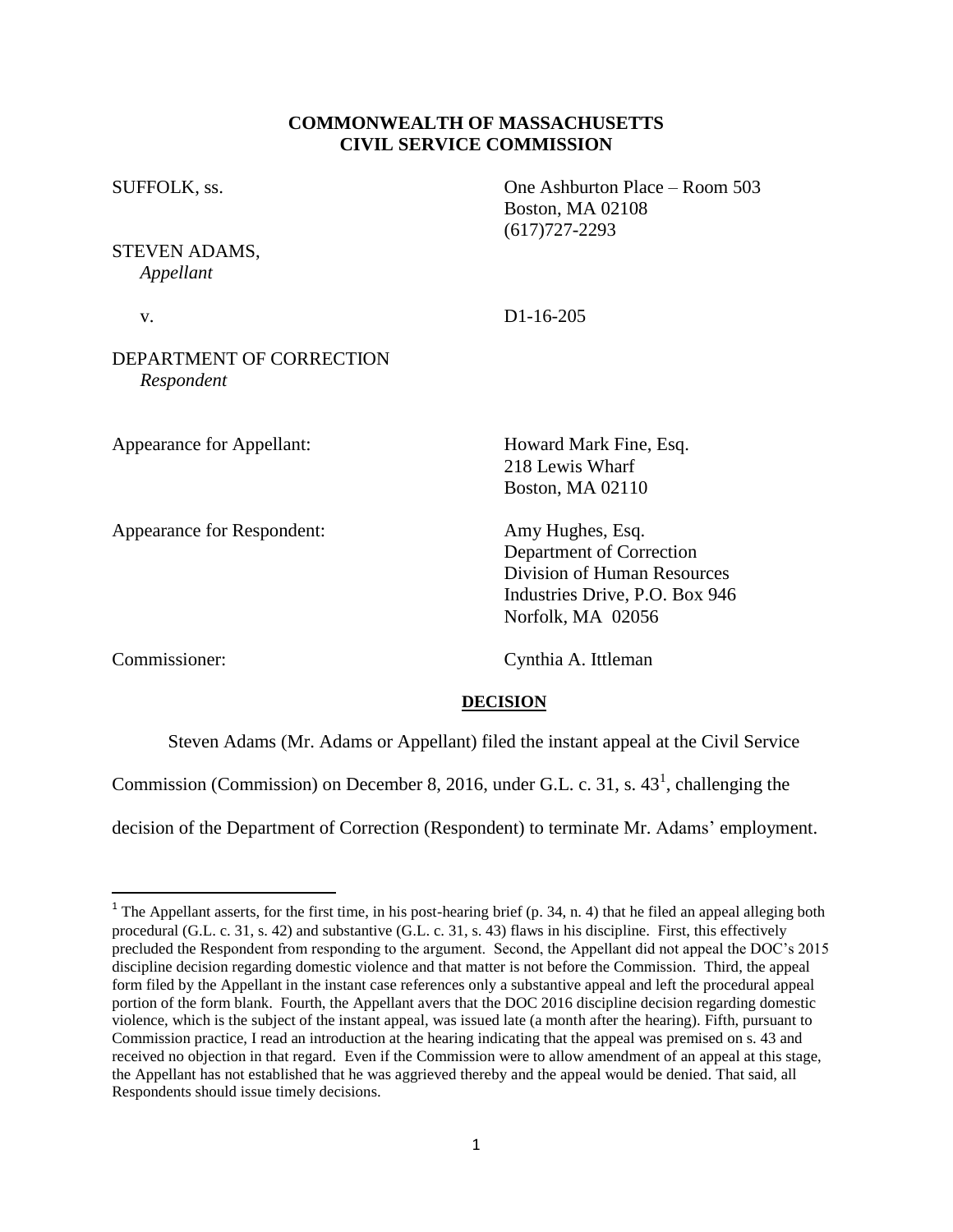A prehearing conference was scheduled in this regard on December 20, 2016 at the offices of the Commission. The Respondent appeared at the prehearing conference but the Appellant failed to appear. By notice to the Appellant dated December 21, 2016, the Appellant was issued an Order to Show Cause by December 30, 2016 why his appeal should not be dismissed for lack of prosecution based on his failure to appear at the scheduled prehearing conference. The Appellant failed to respond and the appeal was dismissed on January 19, 2017. On February 16, 2017, the Commission received a letter from the Appellant stating that he had been unable to attend the prehearing conference because he had been detained in the Norfolk House of Correction. The Appellant's letter was treated as a Motion for Reconsideration of the Dismissal (Motion). The Respondent submitted an Opposition to the Motion. On March 30, 2017, the Motion was allowed. The prehearing conference was rescheduled and held on May 23, 2017 at the offices of the Commission. A hearing<sup>2</sup> was held on August 4 and 18, 2017 at the Commission. The hearing was deemed to be private since I did not receive a request from either party for a public hearing. The witnesses were sequestered. The hearing was digitally recorded and the parties received a CD of the recording.<sup>3</sup> The parties submitted post-hearing briefs. For the reasons stated herein, the appeal is denied.

 $\overline{\phantom{a}}$ 

<sup>&</sup>lt;sup>2</sup> The Standard Adjudicatory Rules of Practice and Procedures, 810 CMR §§ 1.00, *et seq.*, apply to adjudications before the Commission, with G.L. Chapter 31, or any Commission rules, taking precedence.

<sup>&</sup>lt;sup>3</sup> If there is a judicial appeal of this decision, the plaintiff in the judicial appeal would be obligated to supply the court with a transcript of this hearing to the extent that he/she wishes to challenge the decision as unsupported by the substantial evidence, arbitrary and capricious, or an abuse of discretion. If such an appeal is filed, this CD should be used to transcribe the hearing.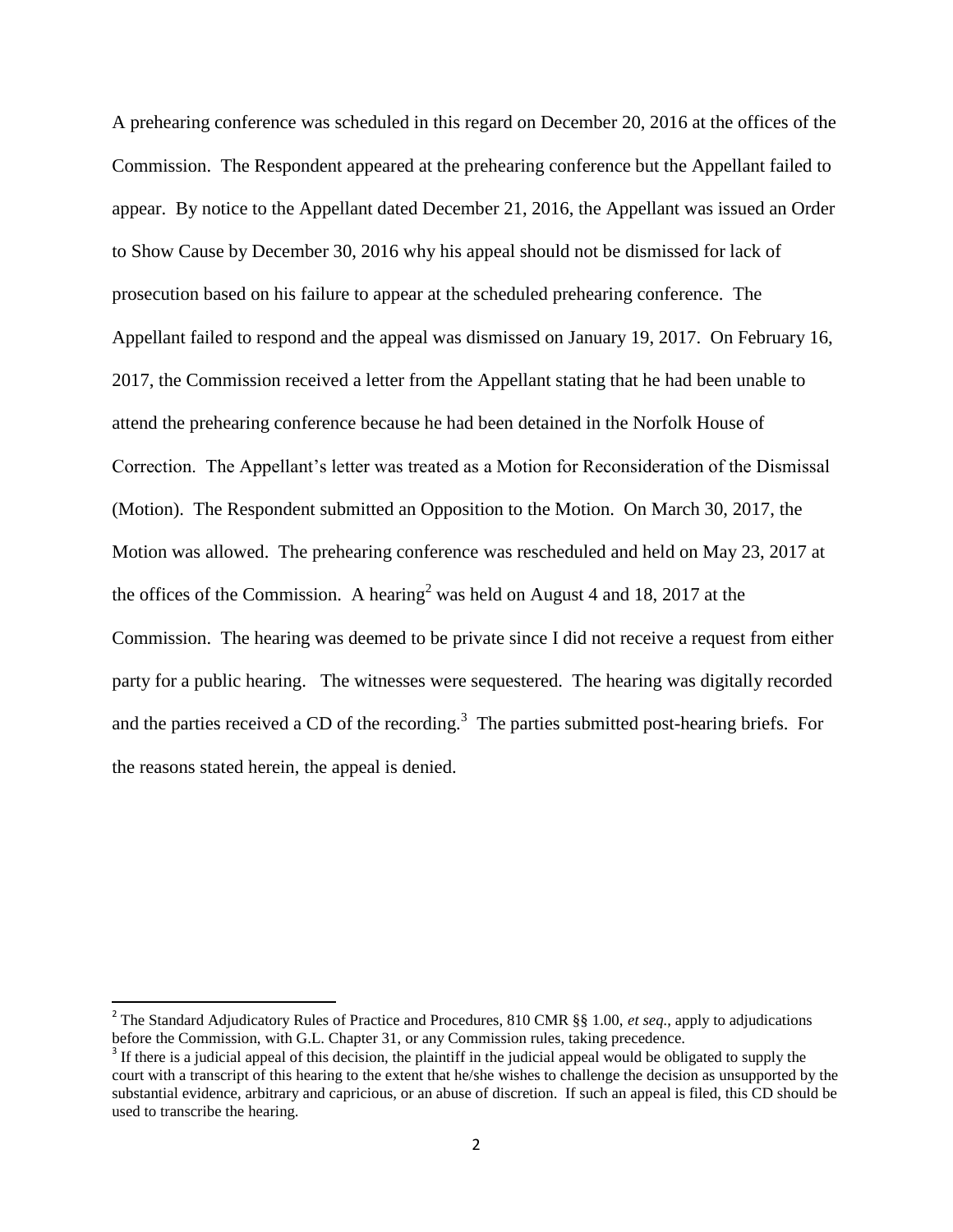### **FINDINGS OF FACT**

Respondent's Exhibits 1 through 16 (including rebuttal cases), and the Appellant's Exhibits 1 through 22 were entered into evidence at the hearing.<sup>4</sup> Based on all of the exhibits, the testimony of the following witnesses:

### *Called by the Respondent*:

- Nicholas Green, Correction Officer, Internal Affairs Unit, DOC
- **Jason Wheeler, Police Officer, Easton Police Department (EDP), via subpoena**
- Conor Flynn, State Trooper, Massachusetts State Police, via subpoena

#### *Called by the Appellant*:

- Edward Slattery, Correction Officer, MCOFU Vice President, via subpoena duces tecum
- Steven Adams, Appellant

and taking administrative notice of all matters filed in the case and pertinent statutes, case law, rules, regulations, policies, and reasonable inferences from the evidence; a preponderance of credible evidence establishes the following facts:

### *Background*

- 1. In 1998, DOC hired the Appellant as a Correction Officer I (CO I). (Appellant Exhibits (A.Exs.) 1, 2) The Appellant was assigned to Mass. Correctional Institution (MCI) Concord, a medium secured facility. (Testimony of Appellant)
- 2. The Appellant was promoted to COII in 2011, and reassigned to MCI Cedar Junction in Walpole. (A.Exs. 1, 3). He successfully bid to work in the Department Discipline Unit (DDU), a most challenging assignment, and he has been assaulted there many times.

<sup>&</sup>lt;sup>4</sup> The numbers the parties had assigned to their proposed exhibits were changed at the outset of the hearing to reflect deletions pursuant to objections and rulings thereon.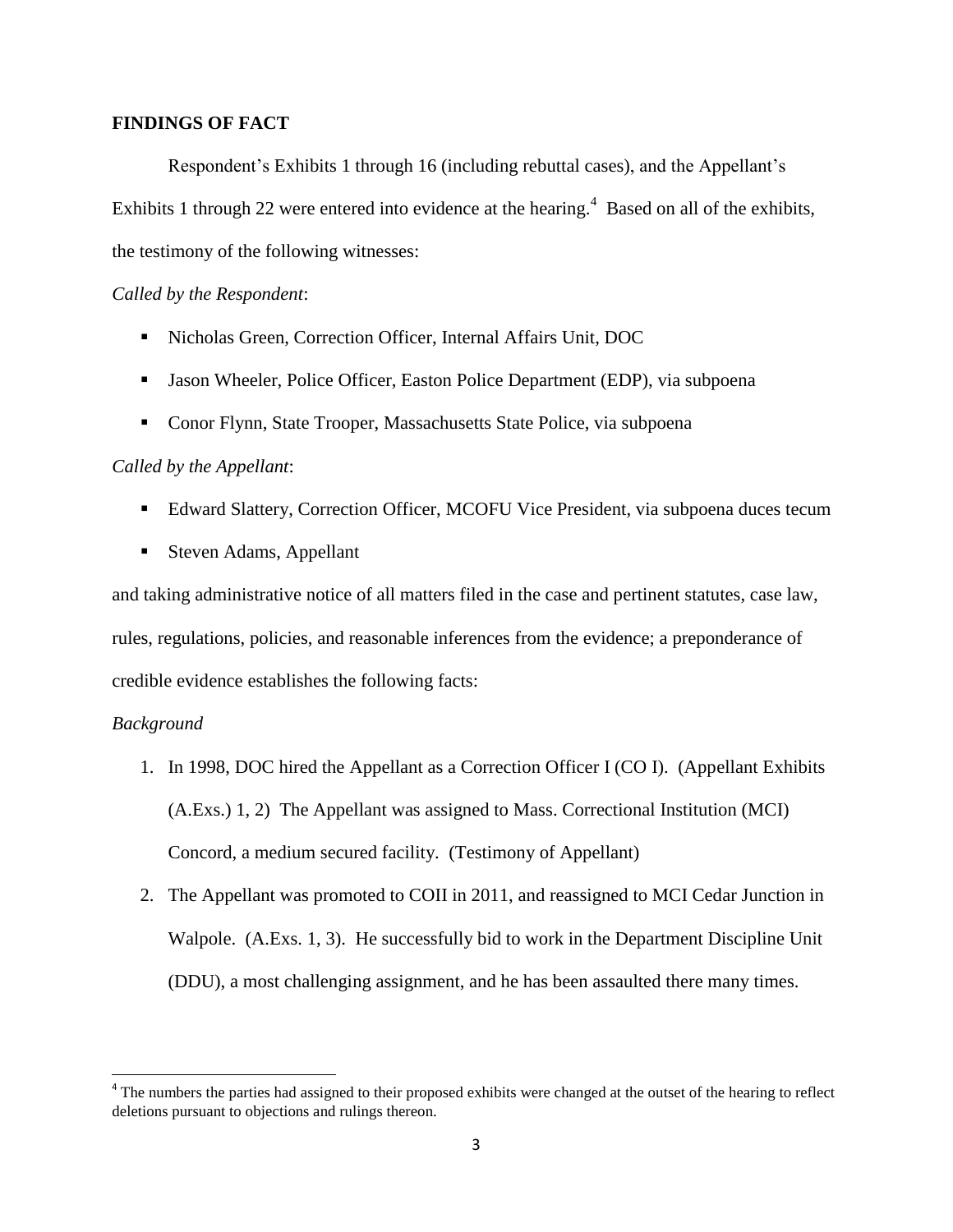The CO II position is equivalent to the rank of Sergeant. (Testimony of Appellant; Appellant's Exhibits  $(A.Exs.)$  3 – 9)

- 3. From 2011 until his termination on November 30, 2016, the Appellant was permanently assigned to MCI Cedar Junction, then a maximum secured correctional facility. (Testimony of Appellant; A.Ex. 3-7, 15, 20)
- 4. During the Appellant's approximately eighteen years of service as a corrections officer, the Appellant received favorable employee performance reviews, specialized training and recognition for his performance. (Testimony of Appellant; A.Exs. 4-7, 9 and10) Specifically, the Appellant had received a number of "exceeds" ratings in his EPRSs in recent years and on at least two (2) occasions, his EPRS referred to the Appellant as an "exemplary correctional professional". (Id.)
- 5. On November 10, 2010, the Appellant was appointed to the Special Operations Response Unit, Special Reaction Team. (Testimony of Appellant)

#### *September 15, 2016 Incident*

- 6. On September 15, 2016, at approximately 1:41 a.m., the Appellant's wife (Ms. A) entered the Alltown Mobile gas station on Foundary Street in Easton, MA and asked the store clerk, Ms. H, to use the phone. (Respondent's Exhibits (R.Exs.) 4 (pp. 20 and 23) and 6) Ms. A appeared upset so Ms. H asked if she was ok and Ms. A stated that she had been in an argument with her husband. Ms. A dialed 911 on Ms. H's phone. At approximately 1:42 a.m., the Appellant entered the store and stood next to Ms. A, who was on the phone. Ms. A hung up the phone. (R.Ex. 6)
- 7. The 911 dispatcher at the Easton Police Department (EPD) called the store back shortly thereafter and asked to speak with Ms. A. (R.Ex. 4, p, 20; R.Ex. 5) Ms. A told the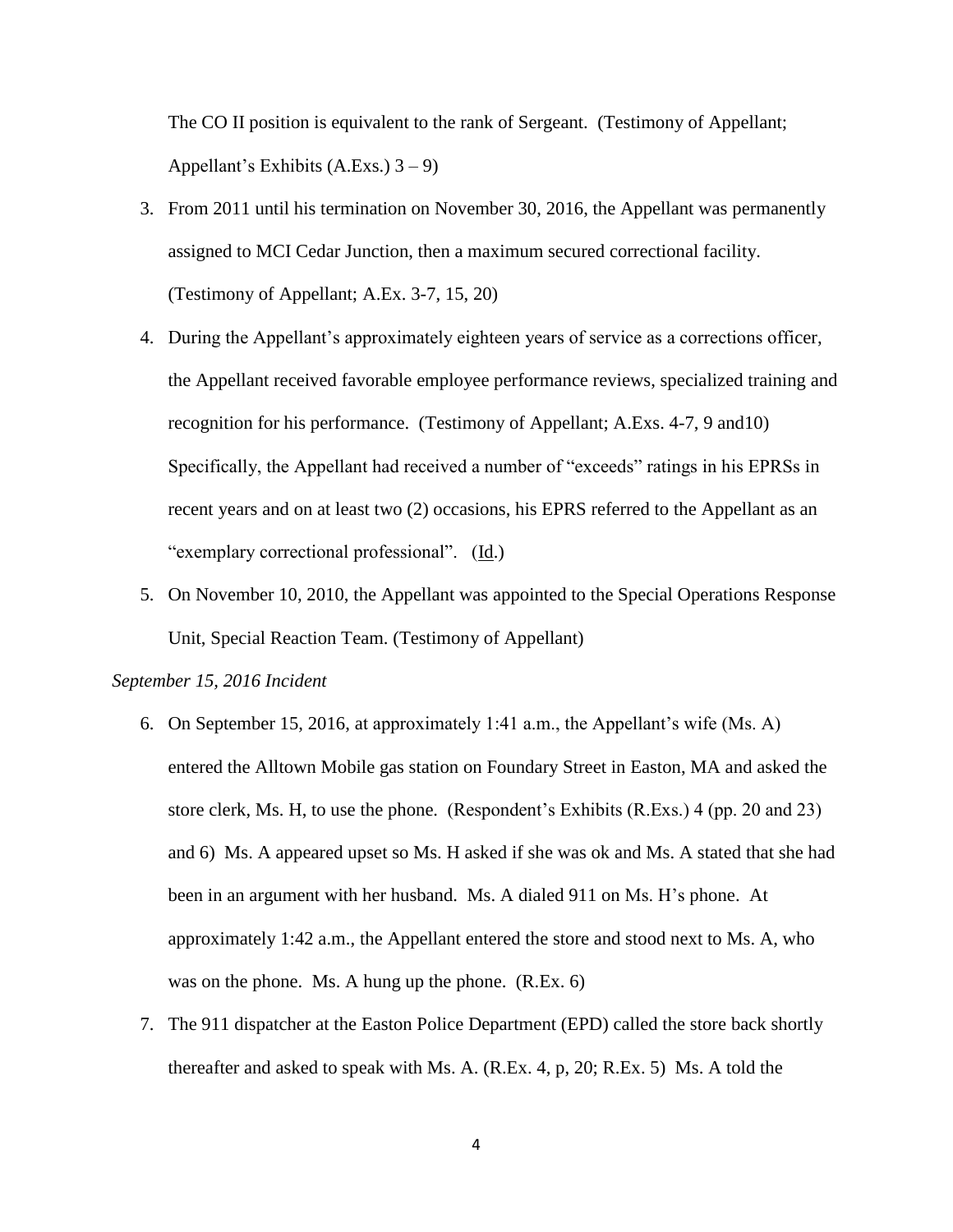dispatcher that she and her husband had gotten into an argument but there was "no problem". However, the Appellant was still standing next to Ms. A at that time. (R.Exs. 5 and 6)

- 8. The dispatcher told Ms. A that police would be responding to the gas station and asked to speak with Ms. H. The Dispatcher asked Ms. H if Ms. A appeared to be upset and Ms. H said that Ms. A did appear to be upset. (R.Ex. 5) Ms. H observed bruises on Ms. A's arm. (R.Ex. 4) While she was on the phone with the dispatcher, Ms. H said to Ms. A words to the effect that she has been in Ms. A's situation before herself and that no man should ever put their hands on you. (R.Exs. 4, 5 and 6)
- 9. At approximately 1:50 a.m., EPD Police Officer Jason Wheeler arrived at the gas station. EPD Officer Dennis Kitsos arrived at the gas station within the next five (5) minutes or so. (R.Ex. 6)
- 10. Officer Wheeler spoke with Ms. A, who said that her husband "beat her up on the side of Route 24". (R.Ex. 4; Testimony of Wheeler). Officer Wheeler observed that Ms. A's nose was bleeding, she had "bruises all over her arms, red marks around her neck, her ears and nose were bleeding, and she looked visibly shaken." (A.Ex. 4; Testimony of Wheeler)
- 11. Ms. A informed Officer Wheeler that she and her husband, the Appellant, went to a concert early in the evening in Boston and got separated afterwards for some time. When they were back together, the Appellant became angry with her and they started fighting on the way home. Ms. A was driving and the Appellant was the passenger. The Appellant tried to grab Ms. A's cell phone and throw it out of the car window but the window was closed and the Appellant injured his elbow. The Appellant had tried to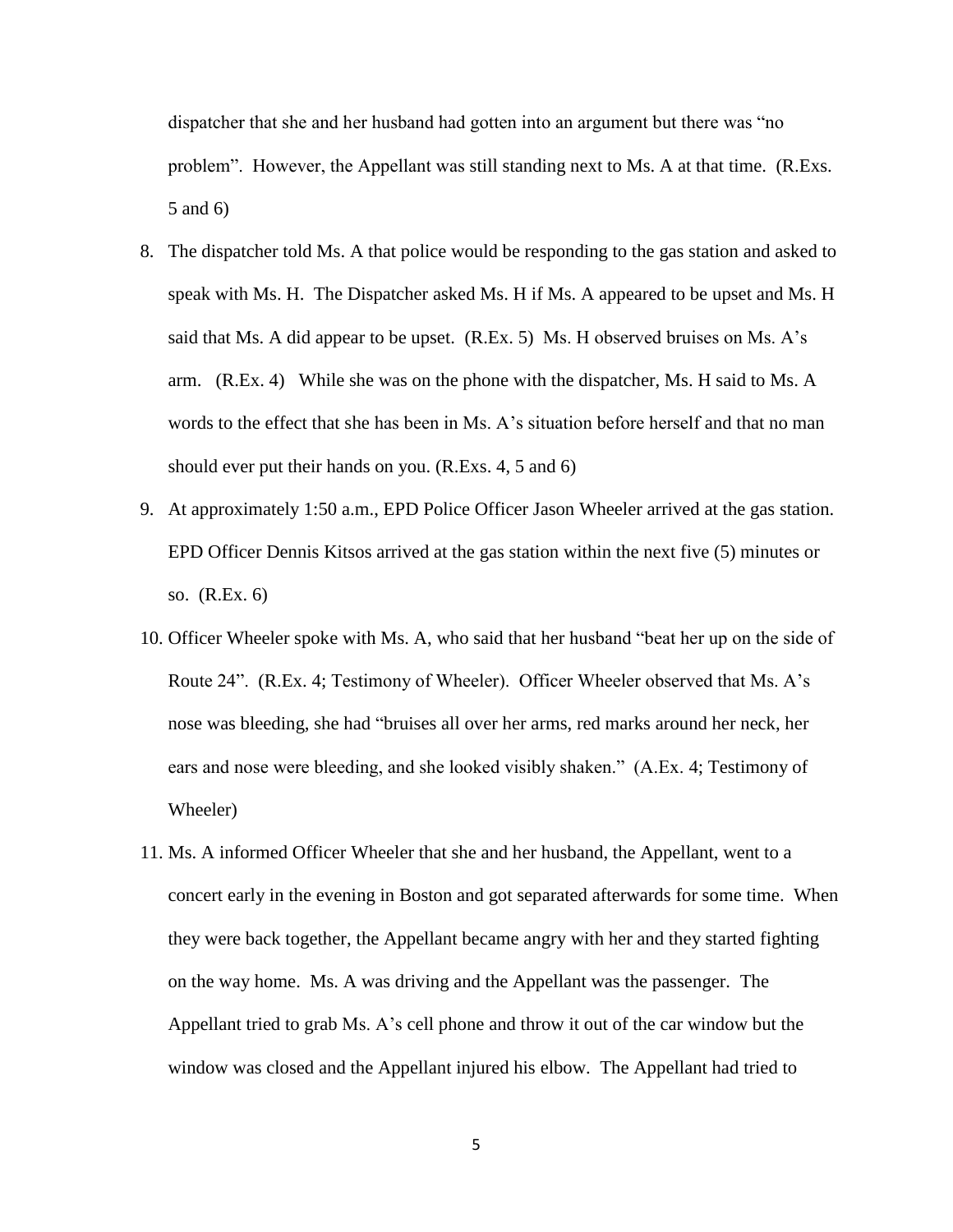choke her twice and beat her in the car. In addition, the Appellant tried to grab the steering wheel from Ms. A and force the car into the breakdown lane. Eventually, the car went into the breakdown lane. The Appellant had also pulled Ms. A by the hair and pulled her out of the car, where he attempted to choke her again. This occurred somewhere around the Avon exit on Route 24. Ms. A and the Appellant then got back into the car and proceeded to the Alltown Mobil gas station in Easton. (R.Ex. 4; Testimony of Wheeler)

- 12. Officer Kitsos took five (5) photographs of Ms. A at the gas station while they waited for someone from the State Police to arrive since the incident occurred on a state road (Rte. 24). The photographs of Ms. A's injuries that night were consistent with the injuries observed by Officer Wheeler. One (1) photograph shows a clump of Ms. A's hair that was "twice the size of a golf ball" that Officer Wheeler saw fall from Ms. A's hair after she put her fingers through her hair, which was consistent with Ms. A's statement that the Appellant had pulled her by her hair. (Testimony of Wheeler; R.Ex.4)
- 13. At the gas station, Ms. A drafted an affidavit describing what happened that evening. The affidavit states, in part, "he grabbed me in a chock [sic] hold and shook me pulled my hair and drag [sic] me out of car. He then … my car keys into the woods. Then we continued on driving with his set of keys  $\ldots$ " (R.Ex. 9)<sup>5</sup>
- 14. Officer Wheeler also spoke to the Appellant outside at the gas station. Officer Wheeler told the Appellant what Ms. A had told him about the events that night. Officer Wheeler observed that the Appellant's elbow was bleeding. The Appellant told Officer Wheeler that he smashed the car window with his elbow but it was because, he asserted, Ms. A would not let him out of the car. The Appellant admitted to Officer Wheeler that he had

 $\overline{\phantom{a}}$ 

 $<sup>5</sup>$  The quality of the copy of the affidavit is poor, making only some sections readable.</sup>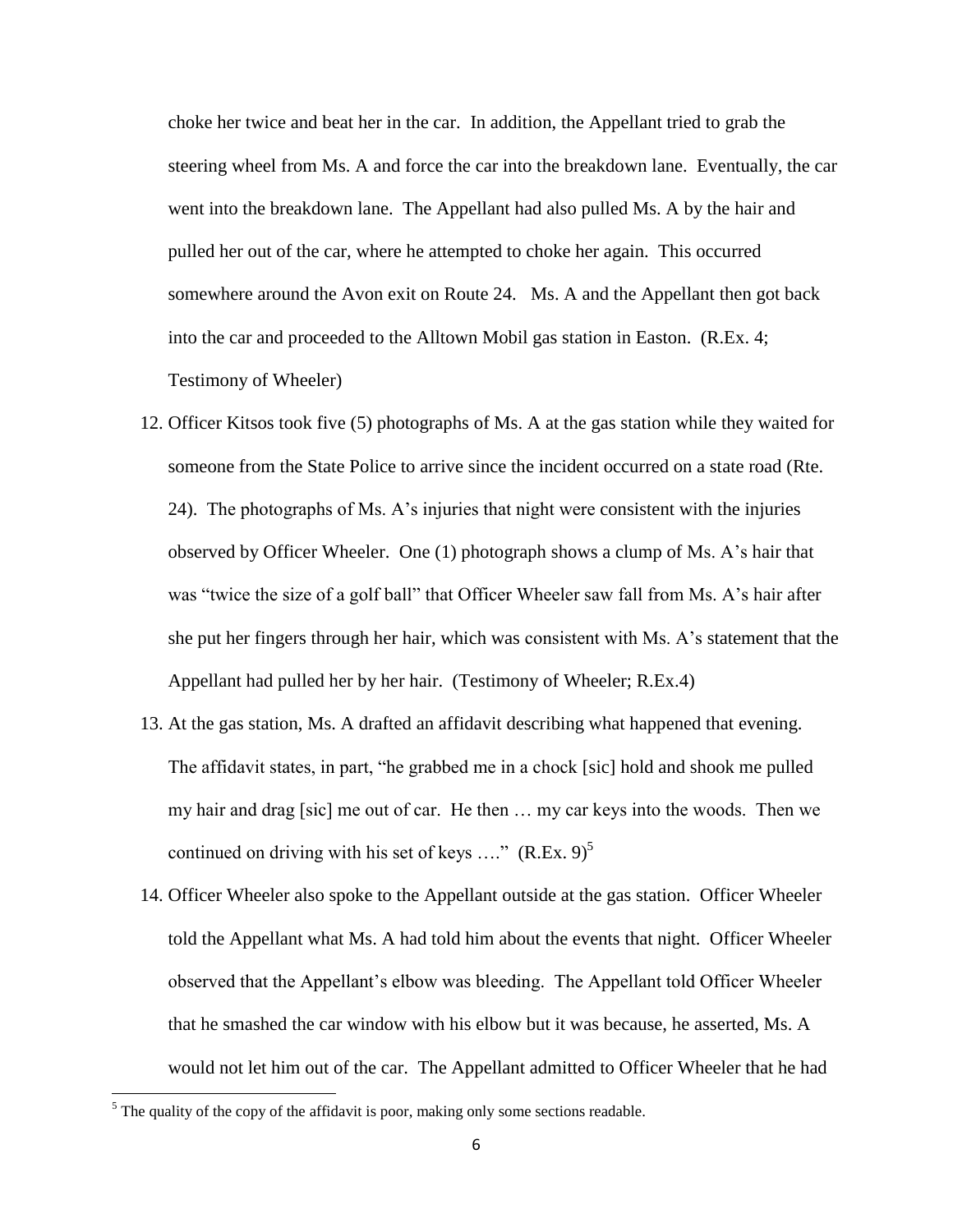pulled Ms. A's hair but he said that he did it because she was trying to bite him. The

Appellant alleged that Ms. A was intoxicated or had been drinking that night but Officer

Wheeler did not observe that Ms. A was intoxicated. The Appellant mentioned to Officer

Wheeler that he (the Appellant) had been in a prior domestic violence incident. (R.Ex.

4; Testimony of Wheeler)

15. State Troopers Flynn and Lucas arrived at the gas station at or around 2:35 a.m. Trooper

Flynn spoke with Easton Police Officer Kitsos, then the Appellant and then Ms. A.

Trooper Flynn's report indicates, in pertinent part,

… [The Appellant] said they began arguing and she pulled over into the breakdown lane. He grabbed the keys out of the ignition. As he was doing so, [Ms. A] bit his right bicep. I observed red marks on his right bicep (see photos). Steven then broke the passenger side window with his elbow to 'let himself out'. He said he got out of the vehicle and didn't remember what happened after that and he did not know how he got to the gas station … As I was speaking with Steven I detected a strong odor of an alcoholic beverage coming from his mouth.

I then spoke with [Ms. A] who was visibly upset. She was crying and her hands were shaking. I observed a large bruise on her right bicep and red marks on her arm, shoulder, chest, and neck. I asked her what happened. She stated she and Steven were driving home … from Boston on Rt. 24 South. They began arguing and she pulled into the breakdown lane. Steven grabbed the keys out of the ignition and got out of the car. He walked around to the driver's side, opened the door and grabbed her by her hair and began shaking her. He put his hands around her neck and began 'choking' her. He put his hands around her neck and began 'choking' her. He pulled her out of the drivers (sic) door by her arm and dragged her to the side of the road. He grabbed her around her neck with his hands and began 'choking her'. He had a tight grip around her neck, began to squeeze and she was unable to breath (sic). She stated she was trying to fight back to free herself. Steven then let her go, and threw her car keys and cell phone into the woods. … They continued to argue and eventually got back in the car and drove away … They exited the highway and stopped at the Mobile gas station in Easton. Steven got out of the car, and walked away with the car keys and her purse. [Ms. A] then went inside the gas station and called 911 … [Ms. A] said Steven has hit her multiple times in the past, including an incident last summer where Steve was arrested on Domestic A&B in [town where they live]. [Ms. A] was read her 209A rights … She declined her rights at this time and said she would consider getting a 209A order in the morning at court. [Ms. A] stated Steve gets like this when he drinks, and that he was 'drinking a lot tonight'. [Ms.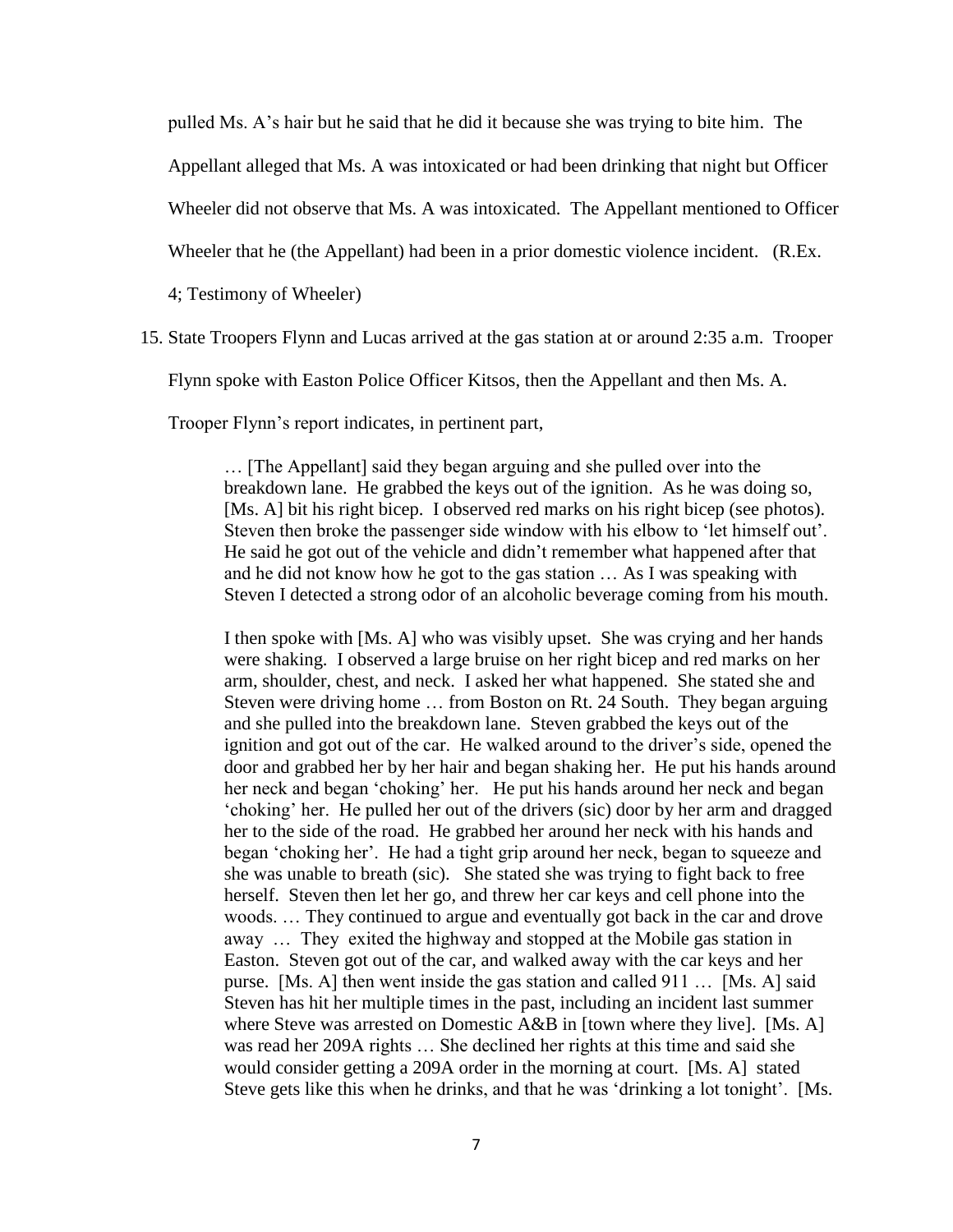A] showed me a large clump of her hair she said was ripped out of her head by Steven during the altercation …

… The bruises on [Ms. A's] arm, and red marks on her neck were consistent with the account of the incident told by [Ms. A]. Based on the marks and bruises, it was determined Steven Adams was the primary aggressor in this incident. Steven was informed he was under arrest for Domestic Assault and Battery on a Family Member Ch. 265 13M-B and Strangulation or suffocation Ch. 265 15D-A. … He was transported back to the SP Milton Barracks where he was read his rights, booked, photographed and fingerprinted. … Bail Commissioner … was contacted and stated Steven should be held until court. (R.Ex. 4, pp. 47-49; *see also* A.Exs. 2 and 18 and Testimony of Flynn)<sup>6</sup>

In addition to photographing the red marks on the Appellant's right bicep, the State Police photographed the cuts on the Appellant's elbow. In addition, police took control of the Appellant's license to carry a firearm and arranged to remove the Appellant's pistol from his house and to have the house checked to ensure that there were no other firearms there. (Id.) "The remainder of [the Appellant's] firearms are stored at his supervisor's house ... [The Appellant] said he has stored them there since he was last arrested for Domestic A&B last summer." (Id.) The State Police informed the Appellant's supervisor, Capt. Jeff Sousa, and his commanding officer, of the Appellant's arrest. (Id.) The Appellant testified at the Commission hearing that he had his gun license at that time. (Testimony of Appellant)

16. By around 3:40 a.m., the State Police and Easton Police appear to have left the Mobil gas station, with the State Police having arrested the Appellant and transported him to the State Police Barracks in Milton, where he was booked, photographed and detained. However, Ms. A remained inside the gas station store. Initially, she was standing next to the cashier or the cashier's counter. At some point, Ms. H apparently brought out a chair for Ms. A, putting the chair next to the cashier or the cashier's counter. From this time

l

<sup>&</sup>lt;sup>6</sup> It is unknown if Ms. A was informed that the Appellant would be held without bail at least until he was arraigned in court later that morning.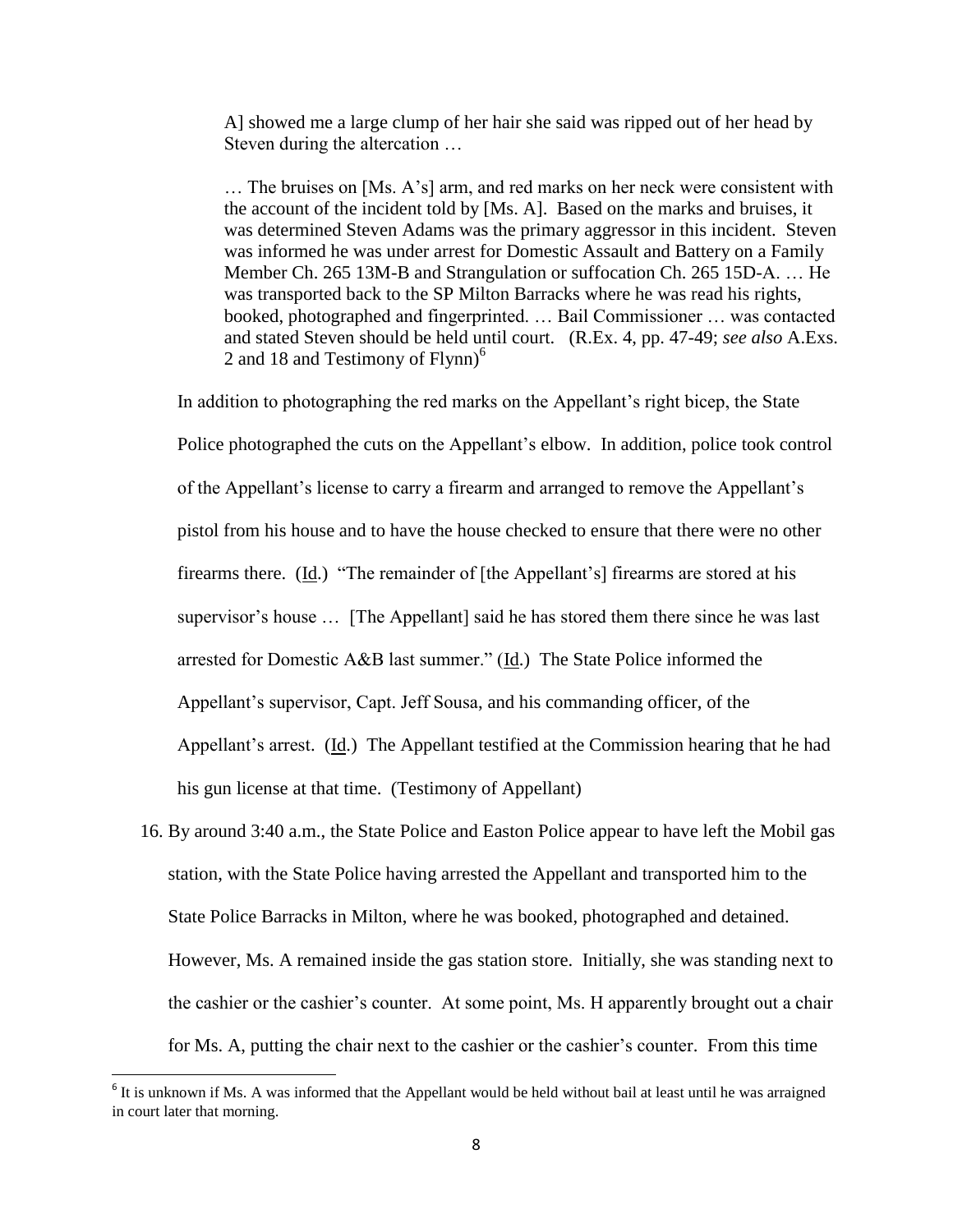forward, Ms. A remained close to the cashier or the cashier's counter, except to go to the restroom briefly, until she (Ms. A) left the store. While in the store, Ms. A appeared to talk to the cashier occasionally and borrowed the cashier's phone to make a call a couple of times. During at least one (1) of those calls, Ms. A called a towing company to request a tow for her car because the Appellant had thrown hers away and, apparently, the Appellant did not have or give his keys to Ms. A. A tow truck arrived at the store at or around 5:15 a.m. to tow the car that Ms. A and the Appellant had ridden in that night and Ms. A left the store. (R.Exs. 4 and 6)

17. Later that morning, the Appellant was arraigned in Stoughton District Court, bail was set and he was ordered not to abuse Ms. A and to stay away from her. However, at the Prosecution's motion, the Court then ordered the Appellant to be held without bail until December 14, 2016 apparently because of conditions related to the Appellant's arrest for an OUI in July 2016 in Attleborough District Court. The assault and battery and strangulation or suffocation charges in Stoughton were transferred to the Attleborough Court, wherein bail was re-established and conditions were added to protect Ms. A as follows if bail was posted: GPS monitoring with exclusion zones of victim's residence and employment; stay away from victim; no abuse of victim; do not possess firearms; refrain from alcohol with random testing; and "\*Defendant is not to be released without GPS." (A.Ex. 18)(emphasis in original) In or about December 5, 2016, the Appellant posted a cash bond. On December 15, 2016, the Appellant's bail was revoked for an unspecified "violation of terms of release".  $(\underline{Id})$  The Appellant's trial for the assault and battery and strangulation or suffocation charges was scheduled for January 26, 2017. However, on the hearing date, Ms. A, "after colloquy with the court", raised the marital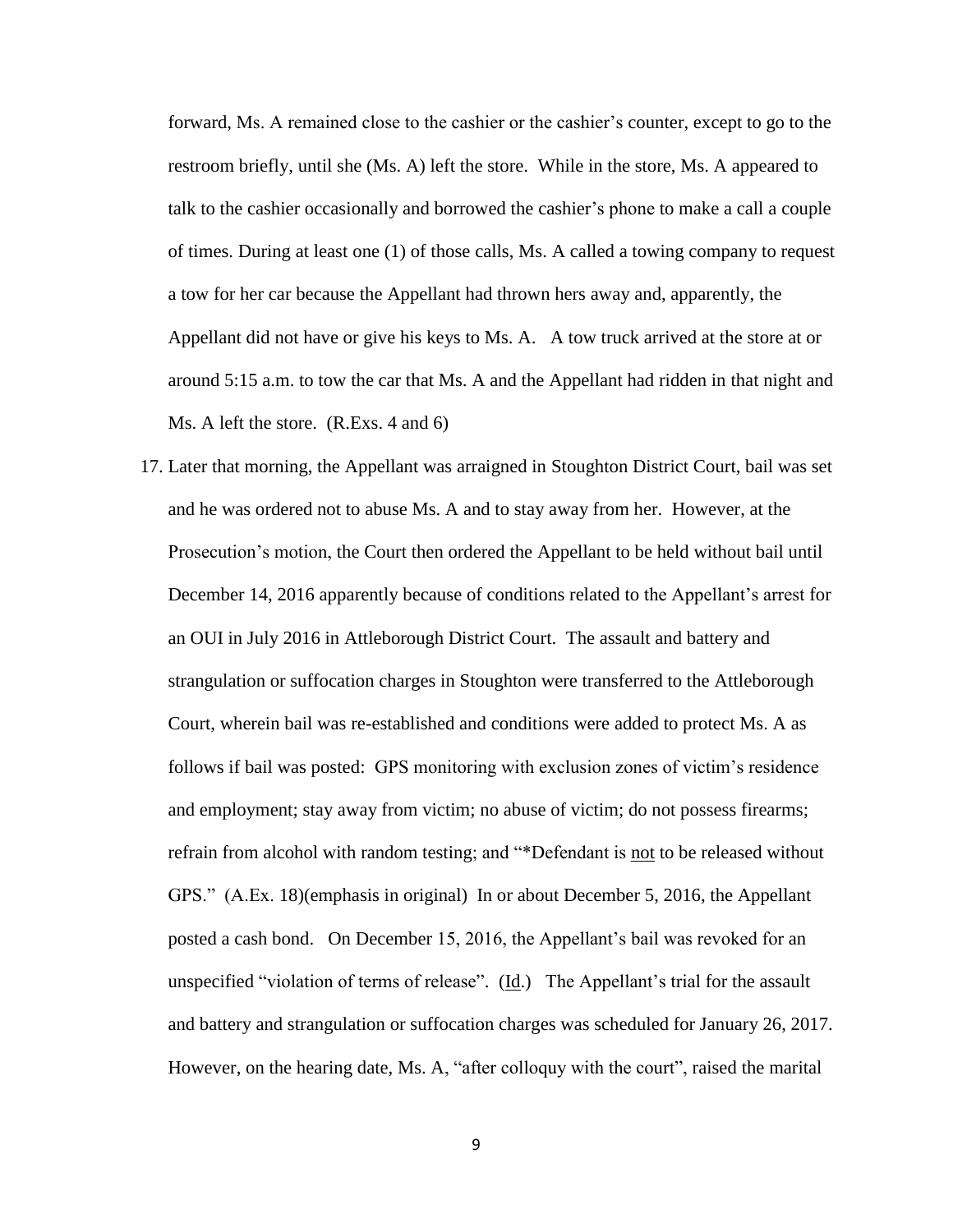privilege not to testify against her husband, and the case was dismissed "for failure to prosecute [without] prejudice." (Id.)

- 18. By letter dated September 15, 2016, the Respondent informed the Appellant, "[it] has come to the Department's attention that you are currently in custody and unavailable to report for work. Accordingly, you are considered off the payroll until further notice." (R.Ex. 4)
- 19. On September 16, 2016, DOC began an investigation of the Appellant's arrest. The investigation was conducted by Correction Officer Green of the DOC Office of Investigative Services. On September 26, 2016, CO Green submitted a detailed 88-page report of his investigation to the Chief of the DOC Office of Investigative Services. CO Green's report indicated, in part, that he obtained and analyzed:

the State Police report related to the Appellant's September 15, 2016 arrest;

Easton PO Wheeler's report related to the September 15, 2016 incident;

photographs taken of the Appellant and Ms. A on September 15, 2016 in connection with the Appellant's arrest;

Ms. A's written statement given to the police on September 15, 2016;

an interview of Ms. H at the gas station store;

court records regarding the September 15, 2016 charges against the Appellant;

911 audio recordings involving Ms. A at the gas station store on September 15, 2016;

audio recordings of certain calls made by the Appellant while he was in custody between September 15 and September 22, 2016;

video recordings of the gas station store and exterior gas pumps area between approximately1:37 a.m. and 5:20 a.m. of September 15, 2016;

DOC Incident Reports relating to the Appellant's September 15, 2016 arrest;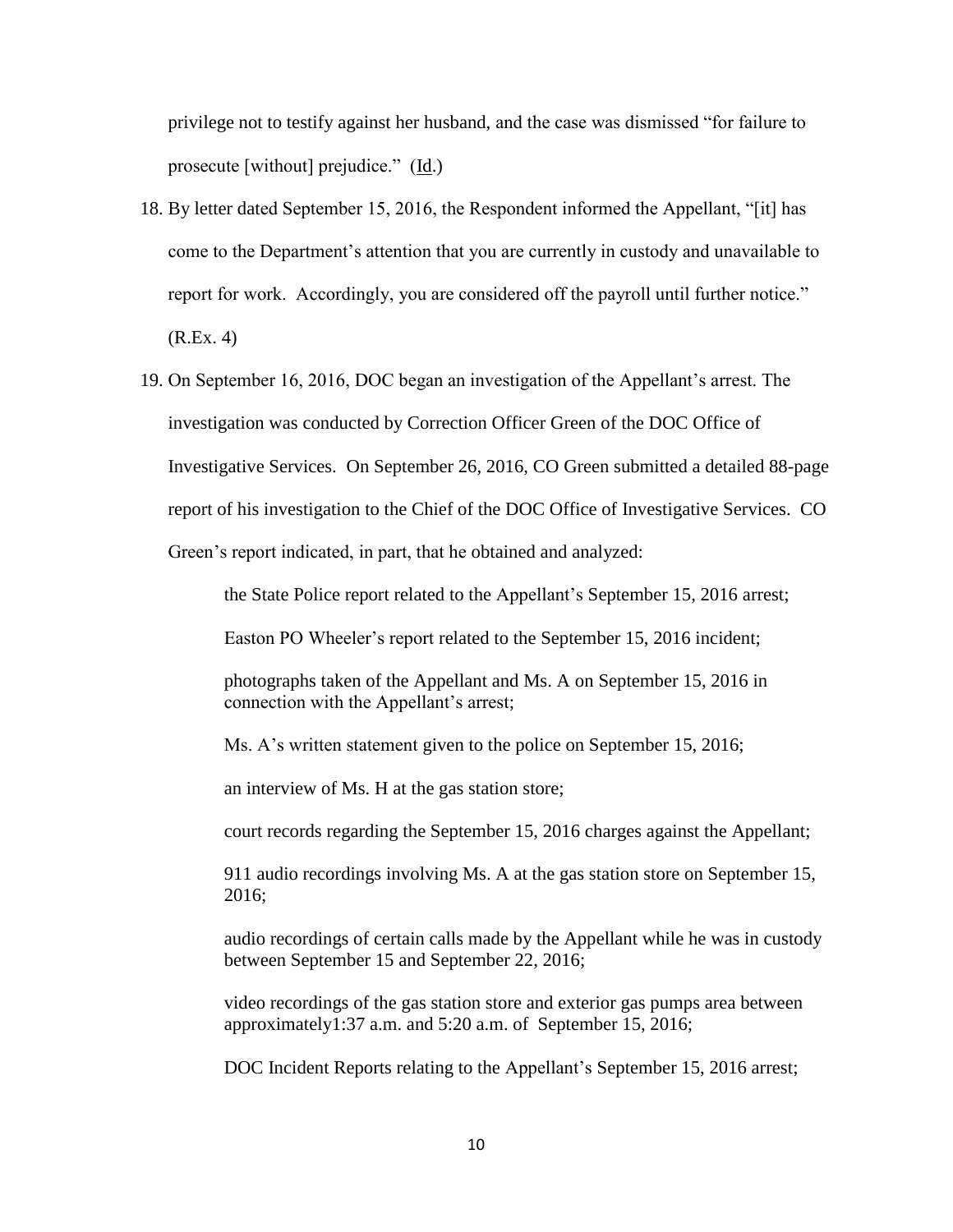records of the Appellant's employment at DOC, including his disciplinary history;

the Appellant's license to carry a firearm;

the September 15, 2016 letter from DOC to the Appellant indicating that he was off the payroll because he was in custody and unavailable to work;

the Internal Investigations Waiver form that the Appellant signed asserting his constitutional rights against self-incrimination when he was scheduled to be interviewed by CO Green; and

the Appellant's Board of Probation (BOP) record. (R.Ex. 4; *see also* Testimony of Green)

CO Green called the law enforcement officers involved in the Appellant's arrest on

September 15, 2016 to schedule their interviews. However, the officers did not respond

prior to September 26, 2016, the date of CO Green's investigation report. (R.Ex. 4)

20. The Appellant's BOP indicates that:

 $\overline{\phantom{a}}$ 

a restraining order was issued against the Appellant on August 26, 2015 at the request of Ms. A and the order ended on September 8, 2015;

he was arraigned on August 26, 2015 for assault and battery and the case was dismissed in May 2016;

the Appellant was also arraigned on August 26, 2015 for destruction of property, for which he received a continuance without a finding (CWOF), and the case was dismissed in May 2016.

he was arraigned for an OUI on July 14, 2016, which case was open at the time the Appellant was arrested on September 15, 2016 for assault and battery of a household member and strangulation or suffocation<sup>7</sup>; and

the Appellant was arraigned for assault and battery and for strangulation or suffocation on September 15, 2016 in regard to the matters underlying the instant appeal. (R.Ex. 4)

21. Prior to September 15, 2016, the Appellant's DOC disciplinary record consisted of:

2003 letter of reprimand ("no call, no show");

There is no evidence in the record about the court disposition of the OUI charge against the Appellant.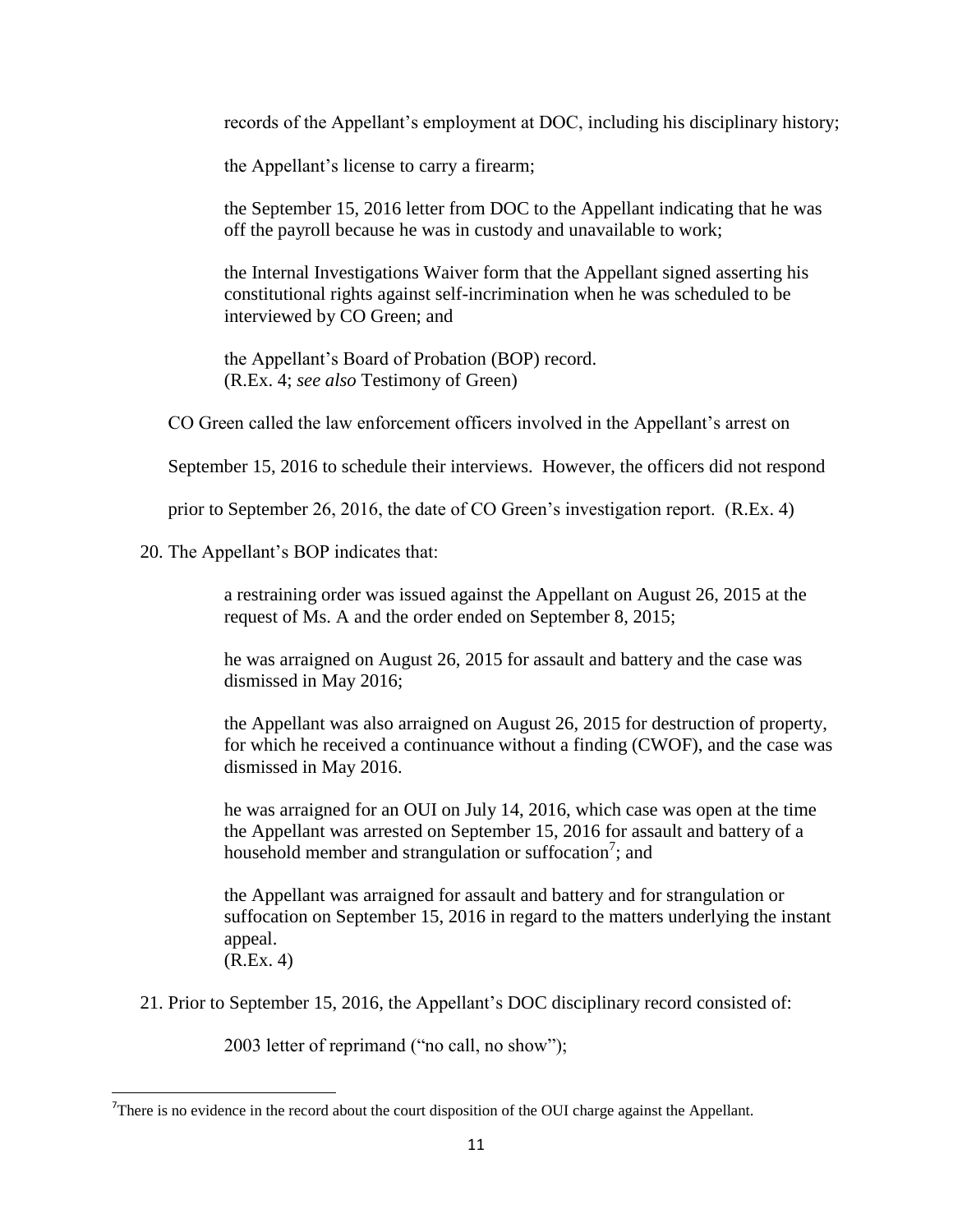2011 letter of reprimand ("refused to remain on duty; refused forced overtime"];

January 2015 letter of reprimand ("failed to provide medical evidence"); and

August 26, 2015 five (5)-day suspension and "Last Chance Warning" ("arrested for assault and battery on a family member (domestic); destroyed property less than \$250; took actions that put family in fear; restraining order and assault charges dismissed"). (R.Ex. 4; *see also* R.Ex. 10)

22. Audio recordings of the Appellant's phone calls while he was held in NCCC after his

September 15, 2016 arrest include:

 $\overline{\phantom{a}}$ 

September 20, 2016, approximately 11:49 a.m. – the Appellant called his father and asserted that Ms. A had been attacking him. His father told the Appellant, in part, that he needed to "get help" because of the way he reacts and that he (Appellant's father) had contacted the DOC Employee Assistance Services unit to get help. The Appellant said, in part, that he wanted to obtain a restraining order against Ms. A to counter a court order against him;

September 20, 2016, approximately 4:18 p.m. – the Appellant called Capt. S at Old Colony Correction Center (OCCC), admitting that he threw Ms. A's phone away. He also asked Capt. S if "Mark" got "those things" out of the closet and Capt. S said that he did;

September 20, 2016, approximately 4:32 p.m. – the Appellant called his mother and told her, in part, that Ms. A was driving 100 mph and threatened to kill them both. He admitted that he grabbed the steering wheel and Ms. A bit him and that he had grabbed her by the throat. He also stated that Ms. A needed to do the same thing as before and not testify and end a restraining order<sup>8</sup>;

September 21, 2016, approximately 8:41 a.m. – the Appellant called Capt. S. and said, in part, that the court order ordering him to stay away from Ms. A needed to be removed and Capt. S stated that his wife would talk to Ms. A;

September 21, 2016, approximately 1:26 a.m. – the Appellant called his cousin and said that Ms. A was driving 100 mph on the highway, she stopped, he got out and started walking and that Ms. A tried to run him down;

September 22, 2016, approximately 12:32 p.m. – the Appellant called Capt. [S], who said, in part, that this was the "third" incident between the Appellant and Ms.

 $8$  Presumably the Appellant was referencing the order to stay away from Ms. A and not abuse Ms. A issued by the court during his arraignment as there is no information in the record indicating that Ms. A sought and received a separate civil restraining order.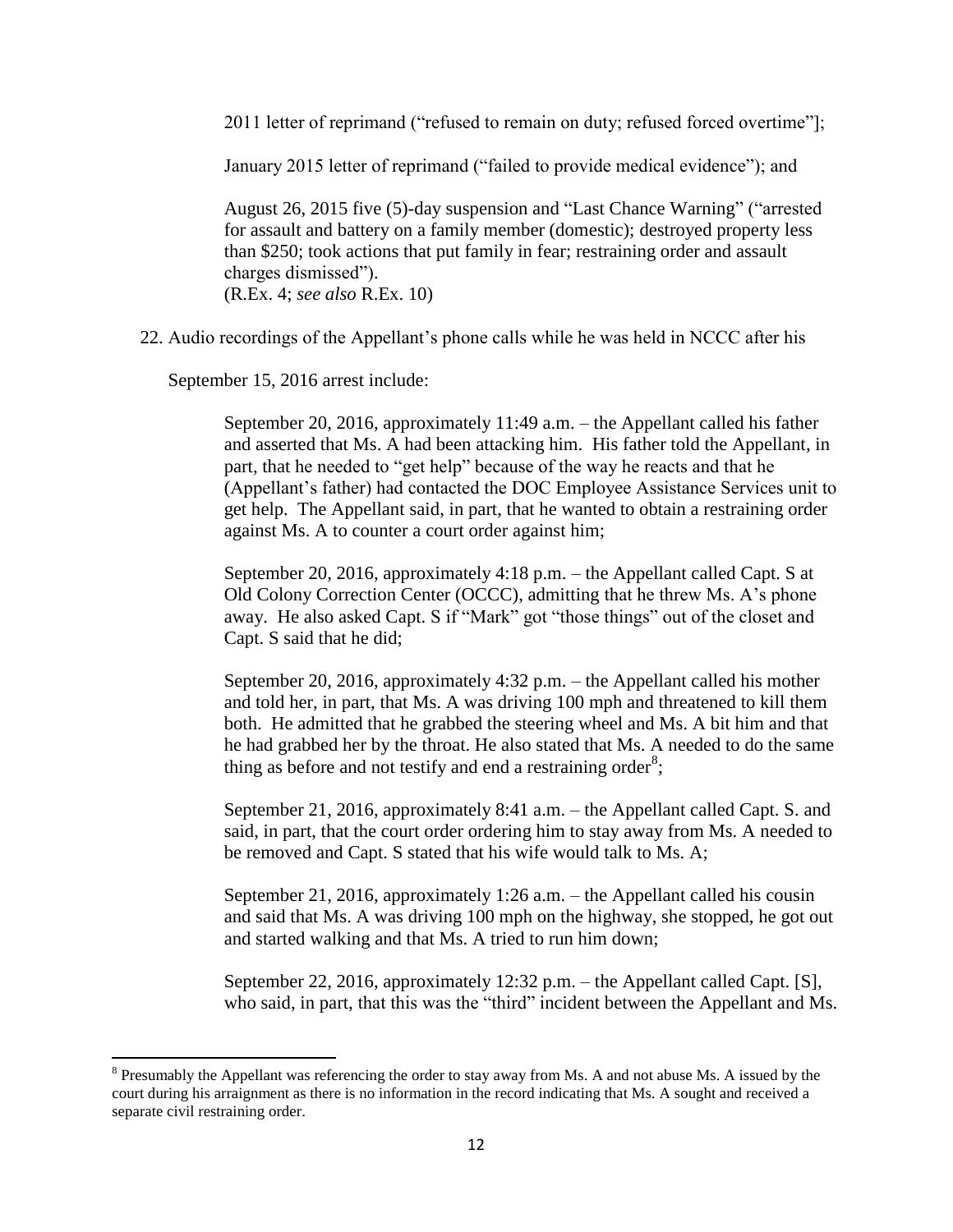A and that the Appellant may want to resign before he is fired $<sup>9</sup>$ . The Appellant</sup> said, in part, that he was going to file charges against Ms. A as collateral. Capt. [S] said that he and his wife would talk to Ms. A to "see where she is at";

September 22, 2016, approximately 12:45 p.m. – the Appellant called a female DOC employee stating, in part, that Ms. A was driving dangerously, they got into a struggle and he admitted he "grabbed [Ms. A] by the throat", asserting that Ms. A had hit him with a mug, bit him and tried to run him down; and

September 22, 2016, approximately 8:49 p.m. – the Appellant called the female DOC employee and admitted that on September 15, 2016, he had choked Ms. A and pulled her hair, asserting he did so to protect himself. (R.Ex. 4)

23. When CO Green conducted an interview of Ms. H on September 22, 2016, they were at

the gas station store. Ms. H asked that the interview not be recorded and stated,

Ms. A said that the Appellant had beaten her up on the highway that night and it was not the first time he had done that;

Ms. A said that she was scared to leave the Appellant because they have two (2) young children and she did not know how the children would be affected by that;

Ms. H did not think that Ms. A was under the influence of alcohol when Ms. A was in the gas station store with her and that Ms. A did not slur her words;

she (Ms. H) recalled that Ms. A had an injury to her harm but she asserted that she did not recall if Ms. A had other injuries; and

she (Ms. H) recalled that the Appellant's elbow was bleeding. (R.Ex. 4)

After interviewing Ms. H, CO Green searched the property outside the store to see if he

could find the Appellant's keys. He did not find the keys. (R.Ex. 4)

24. On September 26, 2016, CO Green completed his investigation report, finding that the

Appellant violated DOC General Policy 1, Rule 1, Rule 19 and 103 DOC 238, the latter

being the DOC's Policy for the Prohibition of Sexual Assault, Domestic Violence,

Harassment and Stalking. (R.Ex. 4)

l

<sup>&</sup>lt;sup>9</sup> CO Slattery testified that COs are, on occasion, informed by the union of the option to resign, rather than be disciplined.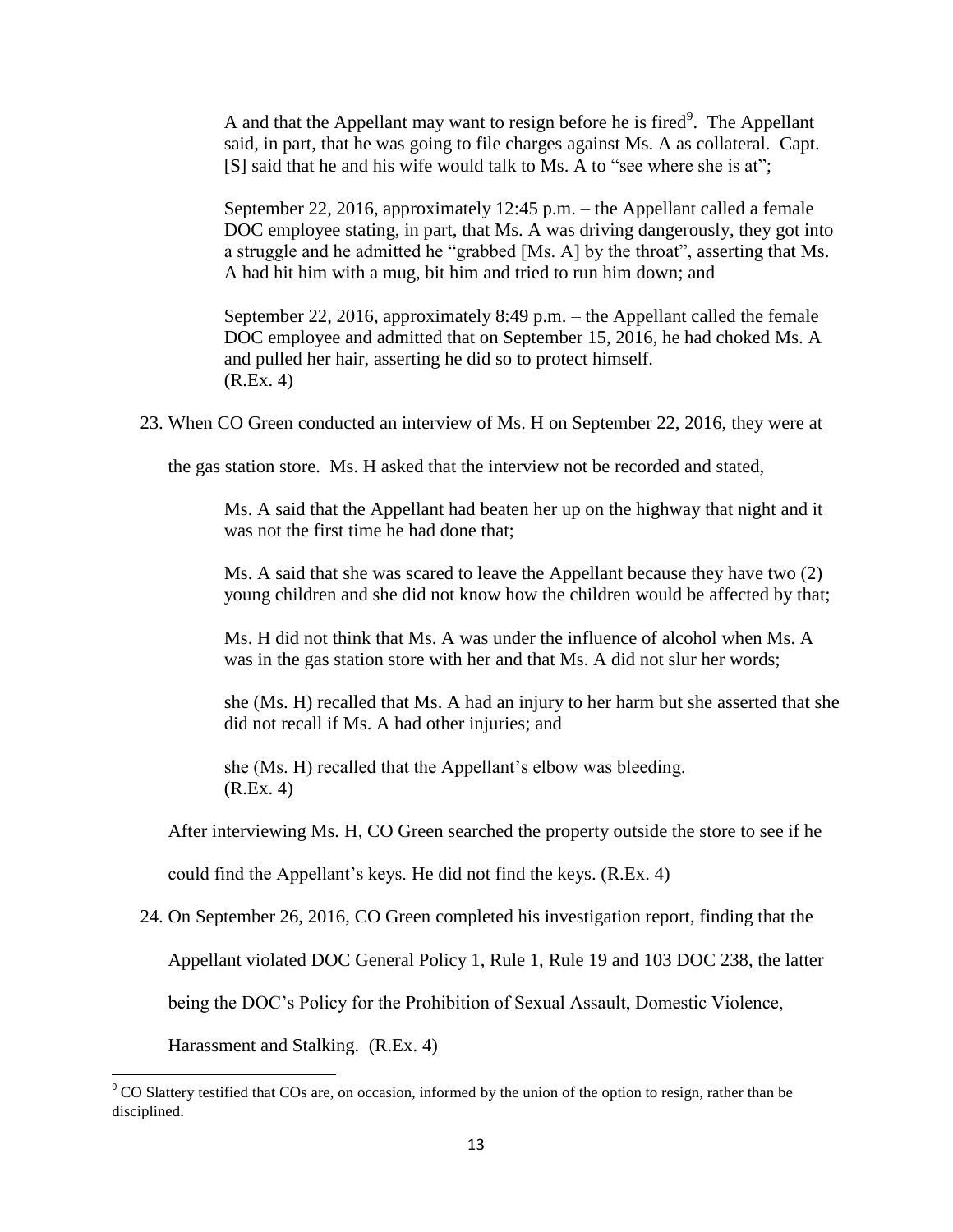25. DOC Deputy Commissioner Michael Grant concurred with CO Green's findings. (R.Ex.

4)

26. On September 26, 2016, Dep. Commissioner Grant wrote to the Appellant indicating that

the investigation of his conduct on September 15, 2016 had been completed and that the

matter was being referred for a Commissioner's hearing. (R.Ex. 4)

27. DOC Commissioner Thomas Turco informed the Appellant on September 26, 2016 that

a hearing would be held on September 30, 2016 at the Norfolk County Correctional

Center (NCCC), where the Appellant was being held, to determine whether:

- a. On or about September 15, 2016, you physically abused your wife[.]
- b. Your abuse of your wife included, but was not limited to: 1) pulling your wife by the hair and 2) putting your hands around your wife's neck and attempting to choke her.
- c. You squeezed your wife so tightly around her neck that it caused marks or bruising.
- d. Your wife sustained injuries from your abuse including, but not limited to, a bruise on her bicep and red marks on her arm, shoulder, chest, and neck.
- e. You ripped a clump of hair out of your wife's head.
- f. You threw your wife's cell phone, preventing her from using it.
- g. You took your wife's car keys, preventing her from operating her vehicle.
- h. You smashed the passenger side window of the above vehicle while you and your wife were inside.
- i. Your wife called 911 from a gas station in Easton and Easton Police officers responded. After the police spoke with you and your wife and observed injuries, you were arrested and charged with Domestic Assault and Battery/Family Household Member and Strangulation or Suffocation.  $(A.Ex. 2)$

At the hearing, it would be determined whether such conduct violates:

General Policy 1, which provides, in part, 'Nothing in any part of these rules and regulations shall be construed to relieve an employee of his/her primary charge concerning the safe-keeping and custodial care of inmates or, from his/her constant obligation to render good judgment and full and prompt obedience to all provisions of law, and to all orders not repugnant to rules, regulations, and policy issued by the Commissioner, the respective Superintendents or by their authority. All persons employed by the Department of Correction are subject to the provisions of these rules and regulations. Improper conduct affecting or reflecting upon any correctional institution or the Department of Correction in any way will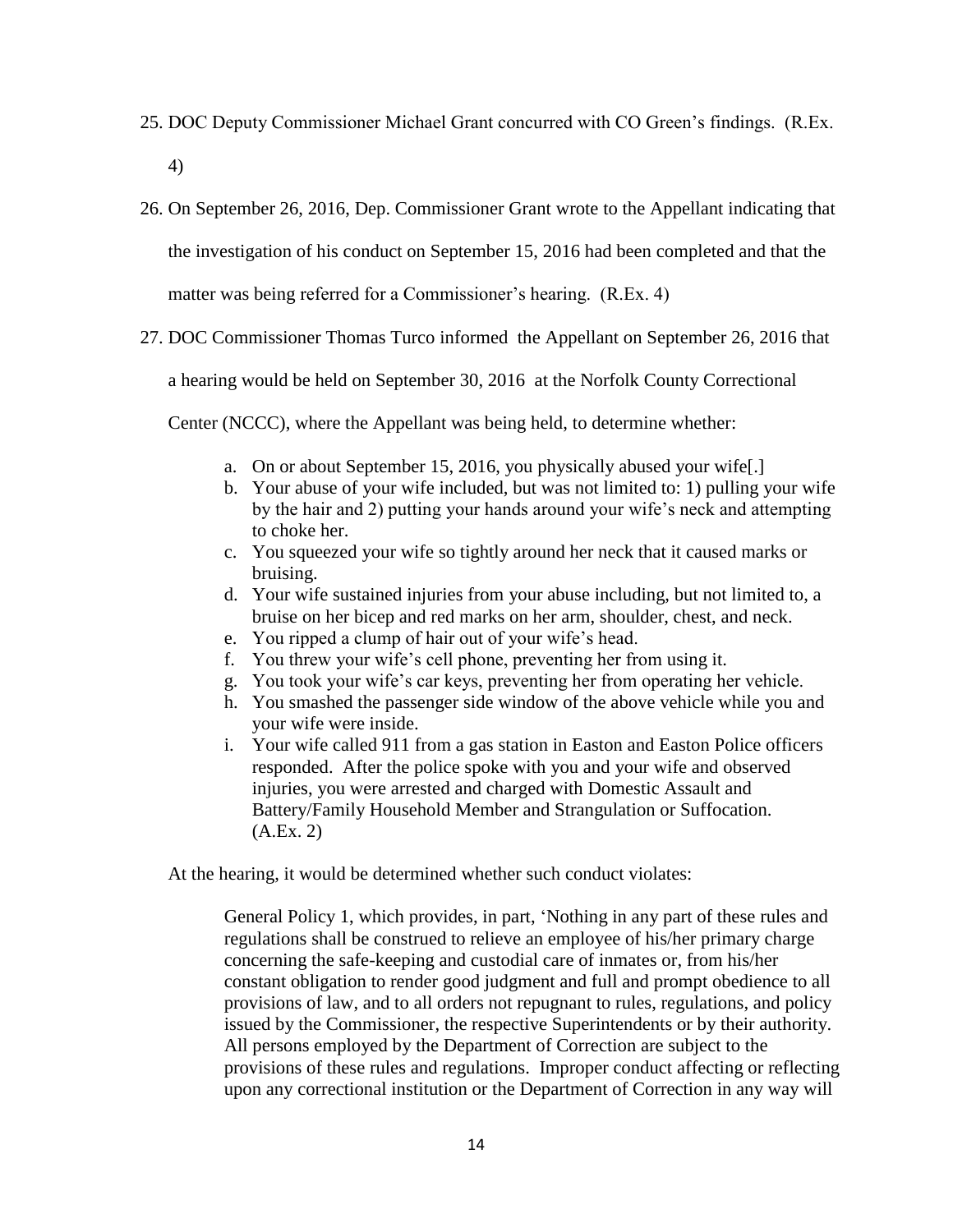not be exculpated whether or not it is specifically mentioned and described in these rules and regulations. Your acceptance of appointment to the Massachusetts Department of Correction shall be acknowledged as your acceptance to abide by these rules and regulations ….'

Rule 1, which provides, '[y]ou must remember that you are employed in a disciplined service which requires an oath of office. Each employee contributes to the success of the policies and procedures established for the administration of the Department of Correction and each respective institution. Employees should give dignity to their position and be circumspect in personal relationships regarding the company they keep and places they frequent.

Rule 19(d), which states, 'It is the duty and responsibility of all institution and Department of Correction employees to obey these rules and official orders and to ensure they are obeyed by others. This duty and responsibility is augmented for supervising employees, and increasingly so, according to rank.' (A.Ex. 1)

The notice also stated, in part,

Your actions are also in violation of 103 DOC 238, the Department's Policy for the Prohibition of Sexual Assault, Domestic Violence, Harassment and Stalking, which states, 'The Commonwealth has a zero-tolerance policy for sexual assault, domestic violence, harassment and stalking occurring within or outside the workplace.' 103 DOC 238.01 The policy explains, 'M.G.L. Chapter 209, Section 1 … defines domestic violence as a form of abuse among family or household members, which includes those individuals who are or have been involved in a substantive dating relationship. Abuse is defined as 'the occurrence of one or more of the following acts between family or household members:'(a) Attempting to cause or causing physical harm; or (b) Placing another in fear of imminent serious physical harm; ....' 103 DOC 238.03(1). Moreover, the policy states, 'Department employees shall: (a) Ensure that they do not participate in any form of sexual assault, domestic violence or harassment, either within or outside the workplace. (b) Cooperate in the investigation of alleged sexual assault, domestic violence [sic] harassment by providing information they possess concerning such matters.' 103 DOC 238.04(3). (Id.)

Finally, the notice indicated that G.L. c. 31, ss. 41-45 were attached thereto. (Id.)

28. The DOC hearing was held on September 30, 2016. Present at the hearing were

Administrative Prosecutor Amy Hughes; Investigator CO Green; CO Ted Slattery, then-

Vice President of MCOFU; and the Appellant. The hearing officer wrote that CO Green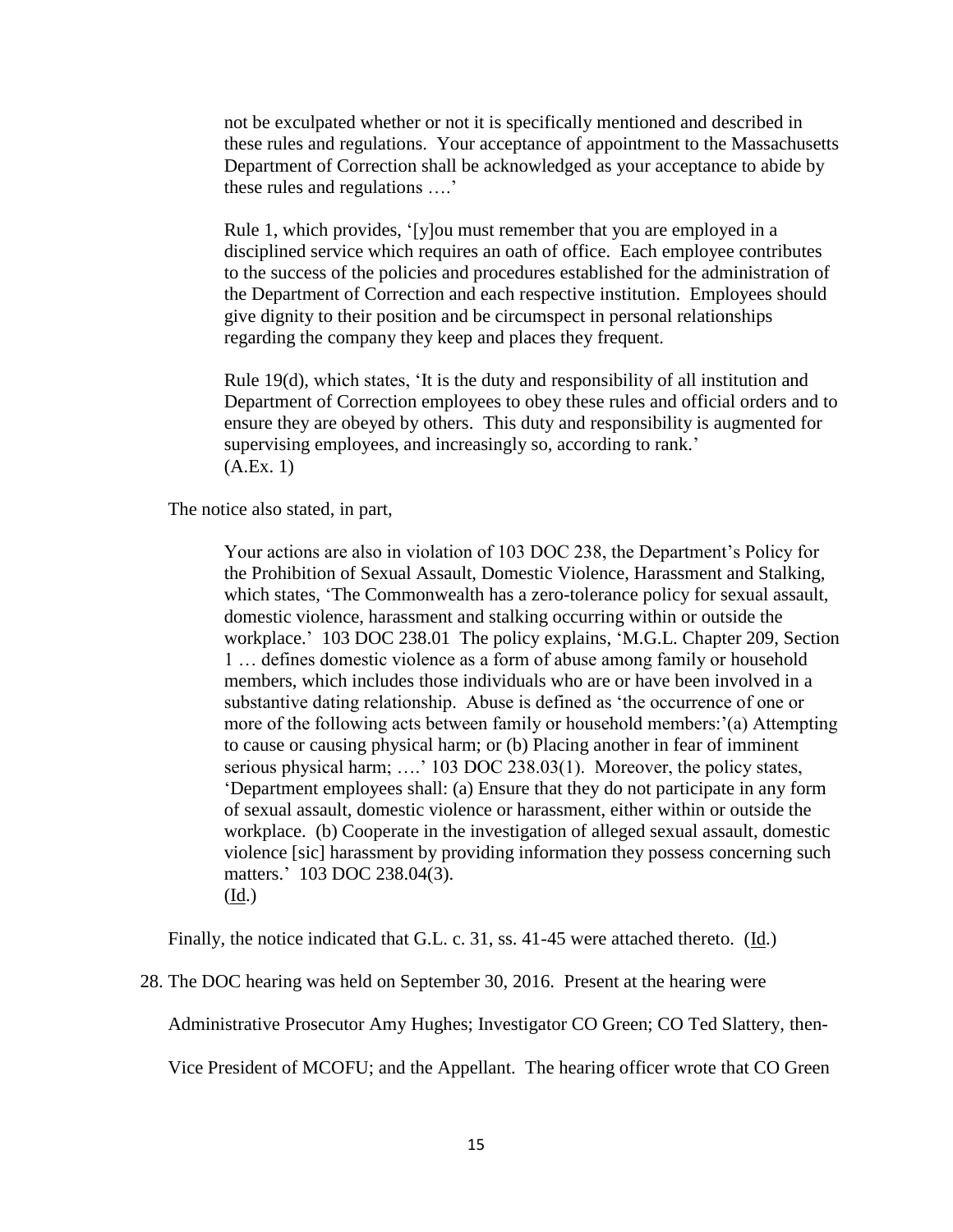testified but, "Sgt. Adams did not testify at the hearing under advice of counsel and the Union. [The hearing officer] did not draw a negative or adverse inference from his decision not to testify." (R.Ex. 2)

- 29. On October 3, 2016, the hearing officer sent Commissioner Turco a memorandum about the hearing, indicating that she found CO Green's testimony about his investigation to be extensive and credible. Based on the evidence and her analysis thereof, the hearing officer found that the Appellant committed the actions described in Commissioner Turco's notice of hearing to the Appellant and she found that such actions violated the cited rules and policies. (R.Ex. 2)
- 30. On November 30, 2016, Commissioner Turco wrote to the Appellant articulating the hearing officer's findings regarding the Appellant's actions on September 15, 2016, and his related conduct, and the hearing officer's determination that such actions and conduct violated the cited rules and policies. Based thereon, Commissioner Turco terminated the Appellant's employment. (R.Ex. 3)
- 31. On December 8, 2016, the Appellant filed the instant appeal. (A.Ex. 1; Administrative Notice)
- 32. At the Commission hearing in this case, the Appellant invoked his constitutional rights against self-incrimination, refusing to testimony regarding his September 15, 2016 arrest and related matters. However, he testified regarding other matters and that he was then attending Alcohol Anonymous meetings, counseling and a batterers program. (Testimony of Appellant)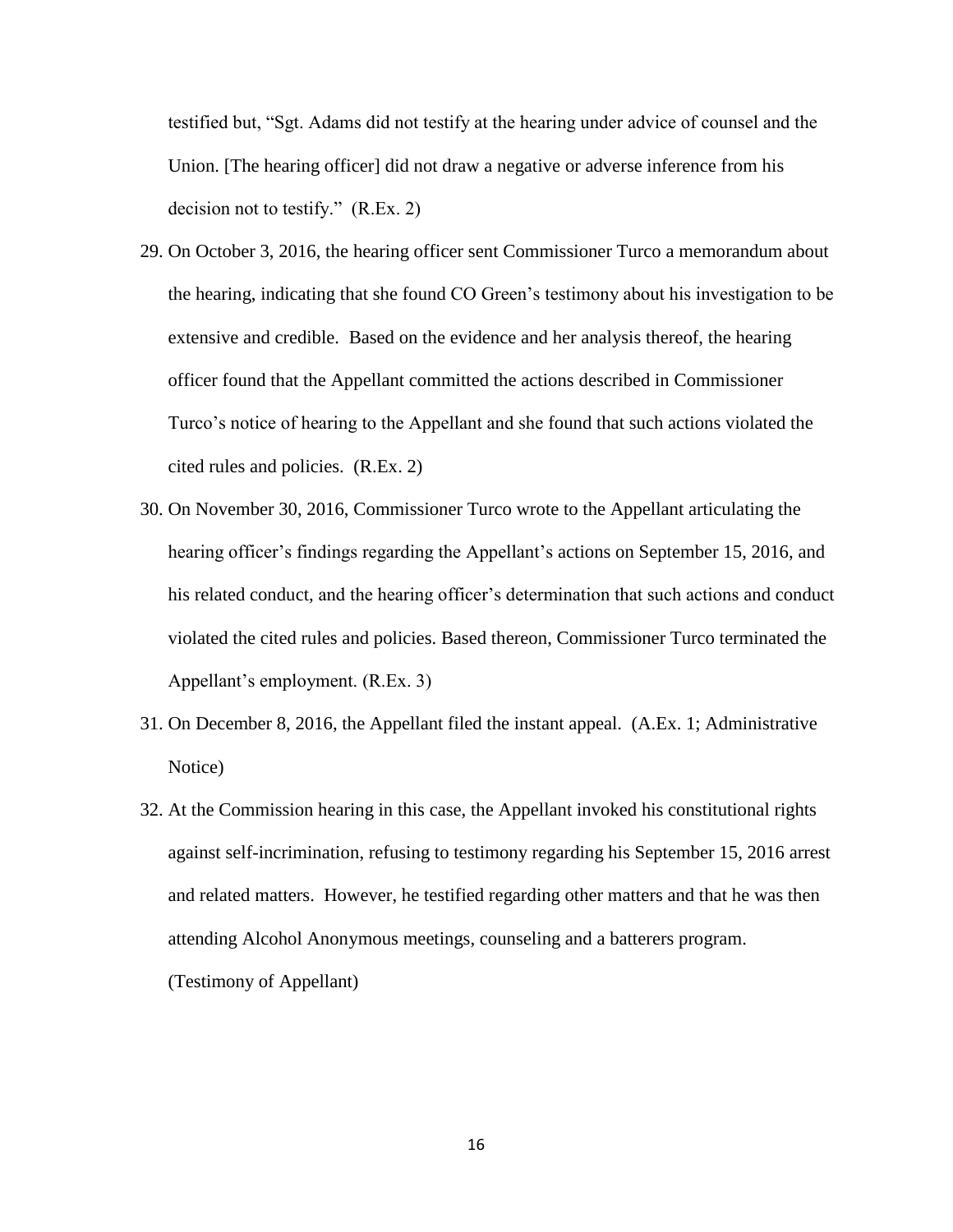*Prior Discipline<sup>10</sup>*

33. Prior to the incident described above, on August 26, 2015 the Appellant was arrested and

an Abuse Prevention Order (AB) was issued against the Appellant. (R.Exs. 14 and 15)

By letter dated September 1, 2015, DOC superintendent Saba informed the Appellant that

if he was convicted of a domestic violence offense, "by operation of law", he would be

barred from carrying and operating firearms as a Correction Officer as long as the ABO

remained in effect. This letter added, in part,

Given the extreme gravity with which the Department views such crimes of violence in domestic circumstances, after proper notice and hearing you will be subject to discipline up to and including termination …

… This letter is not to be considered disciplinary in nature; however, the Department does reserve all rights to proceed against you administratively as may be appropriate in the future. … (R.Ex. 15)

The letter attached a copy of the DOC Policy for the Prohibition of Sexual Assault,

Domestic Violence and Harassment, 103 DOC 238, and informed the Appellant of

employee support programs. (Id.)

34. By letter dated September 9, 2015, Supt. Saba informed the Appellant that the ABO

issued was vacated and that he was no longer barred from working an assignment that

requires a firearm. (R.Ex. 16)

 $\overline{\phantom{a}}$ 

- 35. By letter dated March 17, 2016, Commissioner Higgins O'Brien informed that Appellant that, based on an investigation, a hearing would be held on April 19, 2016 to determine if he had violated the cited DOC rules and policies. The investigation found:
	- 1. On August 26, 2015, police responded to your home and arrested you. You were charged with assault and battery on a family or household member,

 $10$  Although the Appellant invoked his constitutional right not to testify in connection with his 2016 arrest and related matters, he testified concerning his 2015 arrest, which I consider for the purpose of understanding that the Appellant's 2016 arrest was the second domestic violence incident for which the Appellant was disciplined.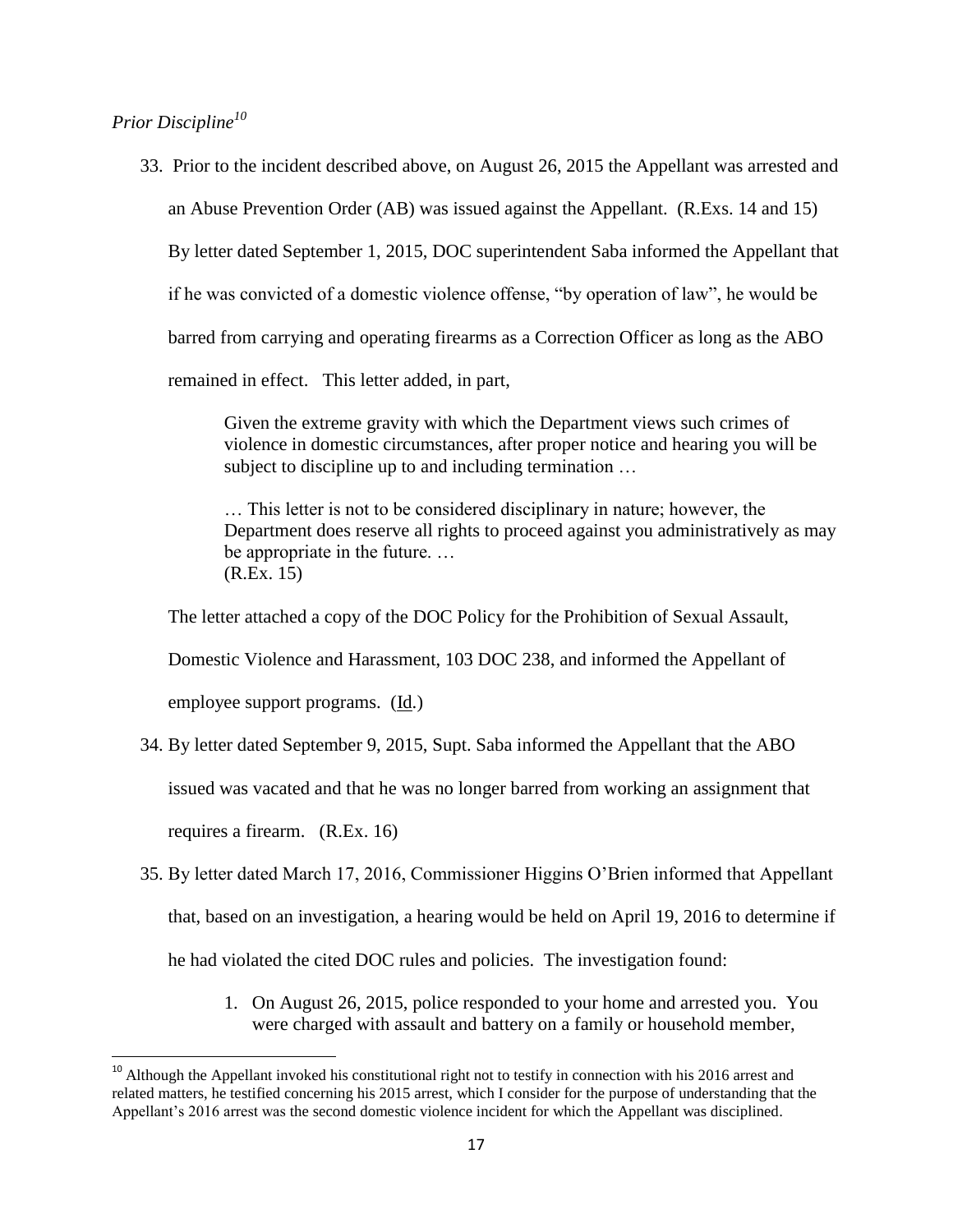assault and battery, and malicious destruction of property of \$250.00. A restraining order also issued against you.

- 2. You did, in fact, maliciously<sup>11</sup> destroy property valued over \$250.00
- 3. You did, in fact, take physical actions that were threatening and that placed your mother and wife in fear.
- 4. The restraining order was dismissed on September 8, 2015 at the request of the victim, and on November 5, 2015, the charges of assault and battery against a household member and assault and battery were dismissed upon payment of a fine, due to the victims' refusal to testify.
- 5. You pled to sufficient facts in connection with the malicious destruction of property charge, and that matter was continued without a finding for six (6) months.
- 6. You failed to properly report in writing the incident, and related court appearances to your Superintendent or DOC Department Head, as required.
- 7. You had police contact on July 23, 2015, that you failed to report to the Department in any manner, as required.
- 8. You were less than truthful when interviewed by a Department investigator regarding the above-matters. (R.Ex. 13)

The March 17, 2016 letter also stated that the Appellant's conduct violated General

Policy 1, Rule 1, Rule 2(b) (regarding the prompt written notice to DOC of an employee's involvement with law enforcement pertaining to an investigation, arrest or court appearance), Rule 19(c) (regarding responding to questions in an investigation), and the DOC Policy for the Prohibition of Sexual Assault, Domestic Violence, and Harassment at 103 DOC 238 (stating, in part, that the state has "a zero-tolerance policy for sexual assault, domestic violence, harassment and stalking occurring within or outside the workplace …" and that employees are required to "promptly" report in writing if they are the named defendant or subject of an [ABO]). (Id.)

l  $11$  At the April 19, 2016 DOC hearing, the DOC Prosecutor amended the "malicious" allegations to "wanton", without objection from the Appellant or his representative. (R.Ex. 14)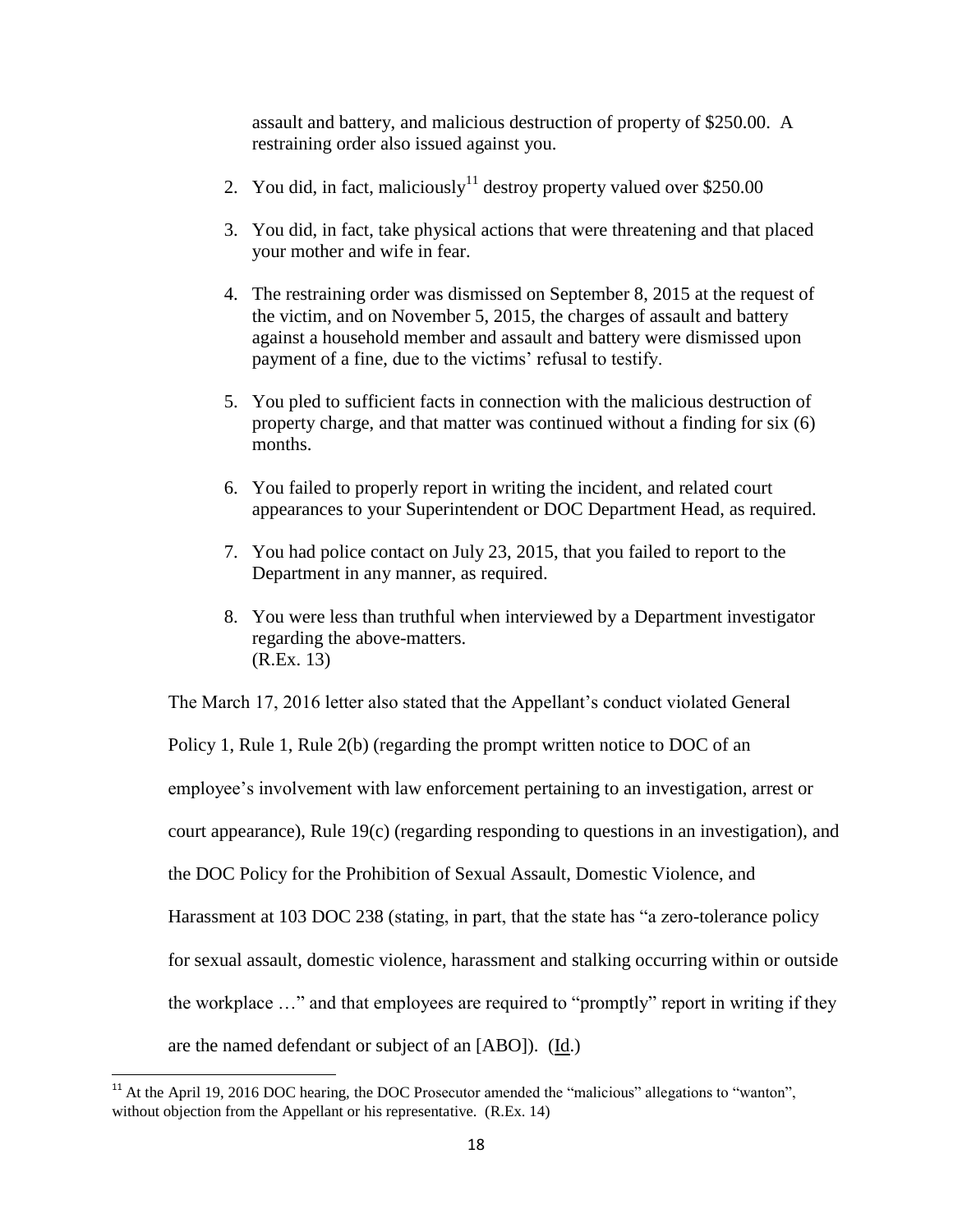- 36. On May 2, 2016, a hearing officer reported to Deputy Commissioner Grant that she sustained the findings of the investigation and found that the Appellant's conduct violated the cited rules and policies. The hearing officer's report was a detailed review of the allegations against the Appellant and she made detailed credibility assessments finding the Appellant's testimony to be flawed, lacking in corroboration and inconsistent. (R.Ex. 14)
- 37. By letter dated June 1, 2016, Commissioner Turco informed the Appellant that he sustained the findings of the hearing officer's report and suspended him for five (5) days. Further, Commissioner Turco wrote,

[a]dditionally, I am imposing a **Last Chance Warning** that any violation of *any* Department rule, policy, or regulation may lead to termination of your employment with the [DOC].  $(R.Ex. 10)(emphases in original)<sup>12</sup>$ 

This letter also informed the Appellant of the right to appeal to the Commission. (Id.)

The Appellant did not appeal Commissioner Turco's decision.<sup>13</sup> (Administrative Notice)

*Other DOC Employees Disciplined for Domestic Violence*

l

38. According to the records produced by the Respondent, since 2003 approximately seventy

(70) Correction Officers have been disciplined in connection with domestic violence. Of

 $12$  The precise meaning of "last chance warning" is unclear. CO Slattery testified that the Respondent sometimes refers to "last chance agreements" or to "final warnings" in its discipline documents. He defined a "last chance" agreement as a phrase indicating that a disciplinary settlement refers to a specific time period and issue. He defined a "final warning" as a phrase indicating that the discipline is more "global" and has no time limit. (Testimony of Slattery) Given that the Appellant's 2015 domestic violence incident occurred only one (1) year before his 2016 domestic violence incident and that Commissioner Turco's decision referenced future violations of "any" DOC policies or rules, the reference to a "last chance warning" does not alter the results here.

<sup>&</sup>lt;sup>13</sup> Commissioner Turco's June 1, 2016 decision letter to the Appellant listed the rules that the Appellant was found to have violated via the DOC hearing but the list did not include the Respondent's domestic violence rule referenced in the notice of hearing sent to the Appellant. Nonetheless, Commissioner Turco found that the Appellant had been charged with assault and battery on a family or household member, a restraining order was issued and more. Therefore, the allegation of the Appellant's 2015 domestic abuse was sustained by Commissioner Turco.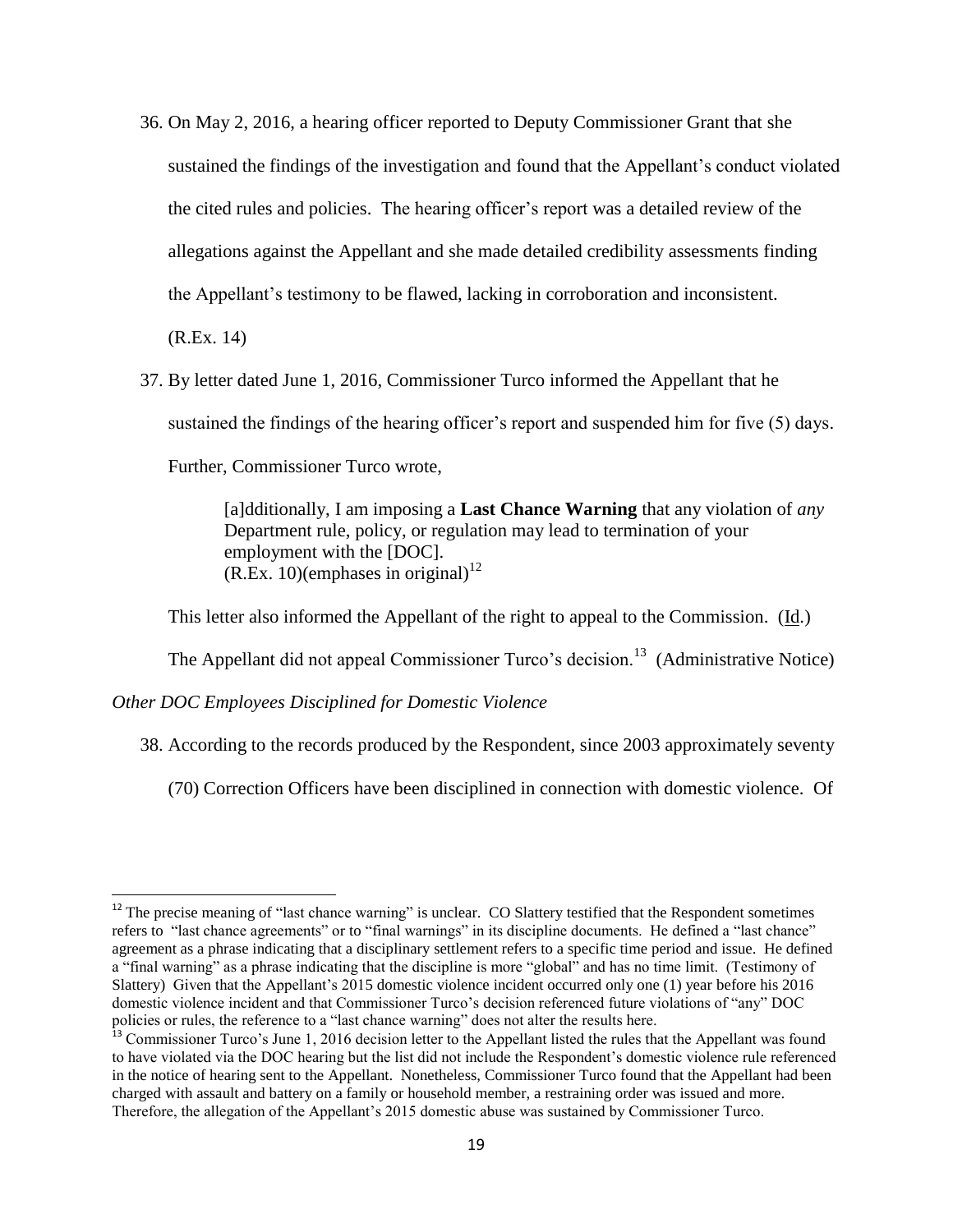the seventy (70), approximately<sup>14</sup> 80% of the Correction Officers were disciplined for one instance of domestic violence; most of the others were disciplined for mostly a repeated instance of domestic violence. Approximately twenty (20) of the seventy (70) Correction Officers disciplined for domestic violence were disciplined with a one (1) day of suspension, approximately nine (9) were disciplined for three (3) days, approximately 14 received five (5)-day suspensions, and a handful received ten (10), fifteen (15), twenty-five (25) or thirty (30)-day suspensions. Pursuant to some settlement agreements, parts of some of the suspension days were held in abeyance for one (1), two (2), or three (3) years. Four (4) of the suspensions included "last chance agreements". (A.Exs. 20, 21 and 23)

39. According to the records in evidence, the Respondent terminated the employment of nine (9) of the disciplined Correction Officers; eight (8) of the nine (9) whose employment was terminated were disciplined for only one (1) domestic violence incident. Two (2) of the COs whose employment was terminated were convicted of domestic violence-related crimes. Another two (2) of the COs whose employment was terminated were terminated during their employment probation period. (Id.) In non-probationary period and nonconviction terminations, the following COs were terminated after one (1) domestic violence incident:

> 1) a CO was specifically disciplined for domestic violence that occurred in 2009 and 2010; he was terminated in 2013 when he "failed to properly notify dept of court appearance" without specifically stating that the 2013 court appearance involved domestic violence (A.Ex. 20 (#33));

 $\overline{a}$ 

<sup>&</sup>lt;sup>14</sup> Although these determinations are intended to reflect the final outcome in each disciplinary matter, approximations are used to account for some distinctions between the cases. For example, 1) one CO was disciplined on one occasion for multiple domestic violence related incidents on divers dates that had not been reported; 2) discipline was modified following arbitration or appeal; and 3) some of the wording of the discipline in A.Ex. 20 is unclear.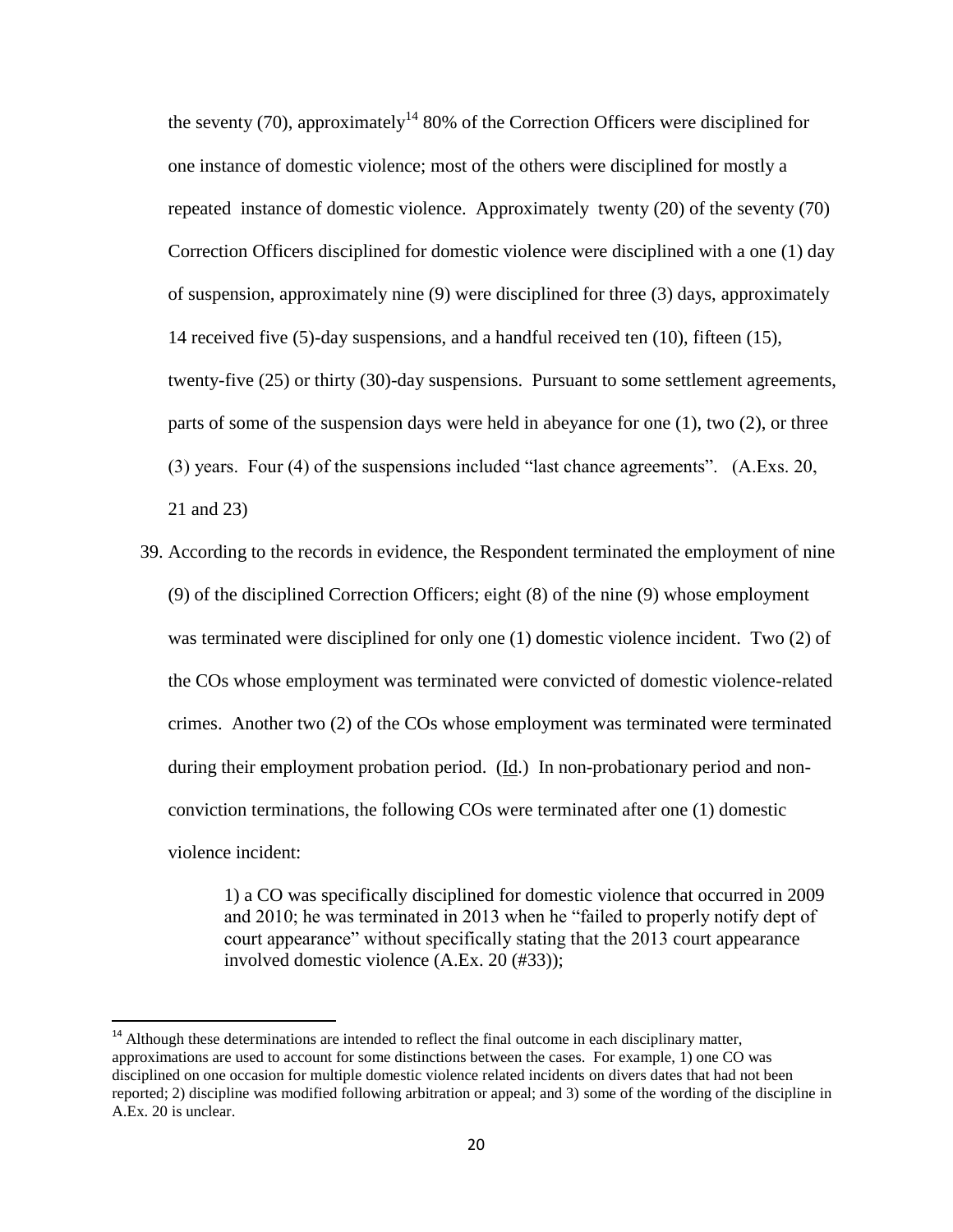2) a CO was terminated for only one (1) incident of domestic violence in 2008 and his termination was upheld in arbitration (A.Ex. 20 (#53));

3) a CO was terminated for only one (1) incident of domestic violence in 2012, which termination was upheld by this Commission (A.Ex. 20 (#24));

4) a CO was terminated for only one (1) domestic violence incident in 2009 but this Commission reinstated the CO with a four (4) month suspension (A.Ex. 20 (#41)); and

5) a CO was terminated for one (1) incident of domestic violence in 2009, years after he had received letters of reprimand for unrelated misconduct and a brief suspension for using profanity at other COs (A.Ex. 20 (#22).

40. Much of the information in the record does not describe the specific acts of domestic

violence committed by the approximately seventy (70) COs, any injuries their victims sustained and any property damage they caused. Neither did the information produced always indicate if restraining orders were issued against the COs, the duration of any such orders, and the reasons such orders were ended. Similarly, the information produced does not indicate the disposition of criminal charges against the COs, if any, except in the two (2) instances in which a CO was terminated following his criminal conviction. In seventeen (17) of the domestic violence incidents involving approximately seventy (70) COs, discipline was issued pursuant to settlement agreements; eight (8) of the settlement agreements are in the record. In five (5) of the eight (8) settlement agreements, certain details of the domestic violence are provided by notice letters sent to the  $CO:^{15}$ 

1. In 2016, a notice letter charged CO-A as follows:

 $\overline{\phantom{a}}$ 

… you engaged in an argument with your son's mother, during which you pushed her purse over the counter, smashed your watch and 'flipped over' a piece of a sectional couch.

<sup>&</sup>lt;sup>15</sup> CO Slattery, Appellant's witness and then-Vice President of MCOFU, testified under a subpoena duces tecum, that whether or not there is a notice letter with some detailed information is available depends upon the point in the disciplinary process the parties reached a settlement agreement.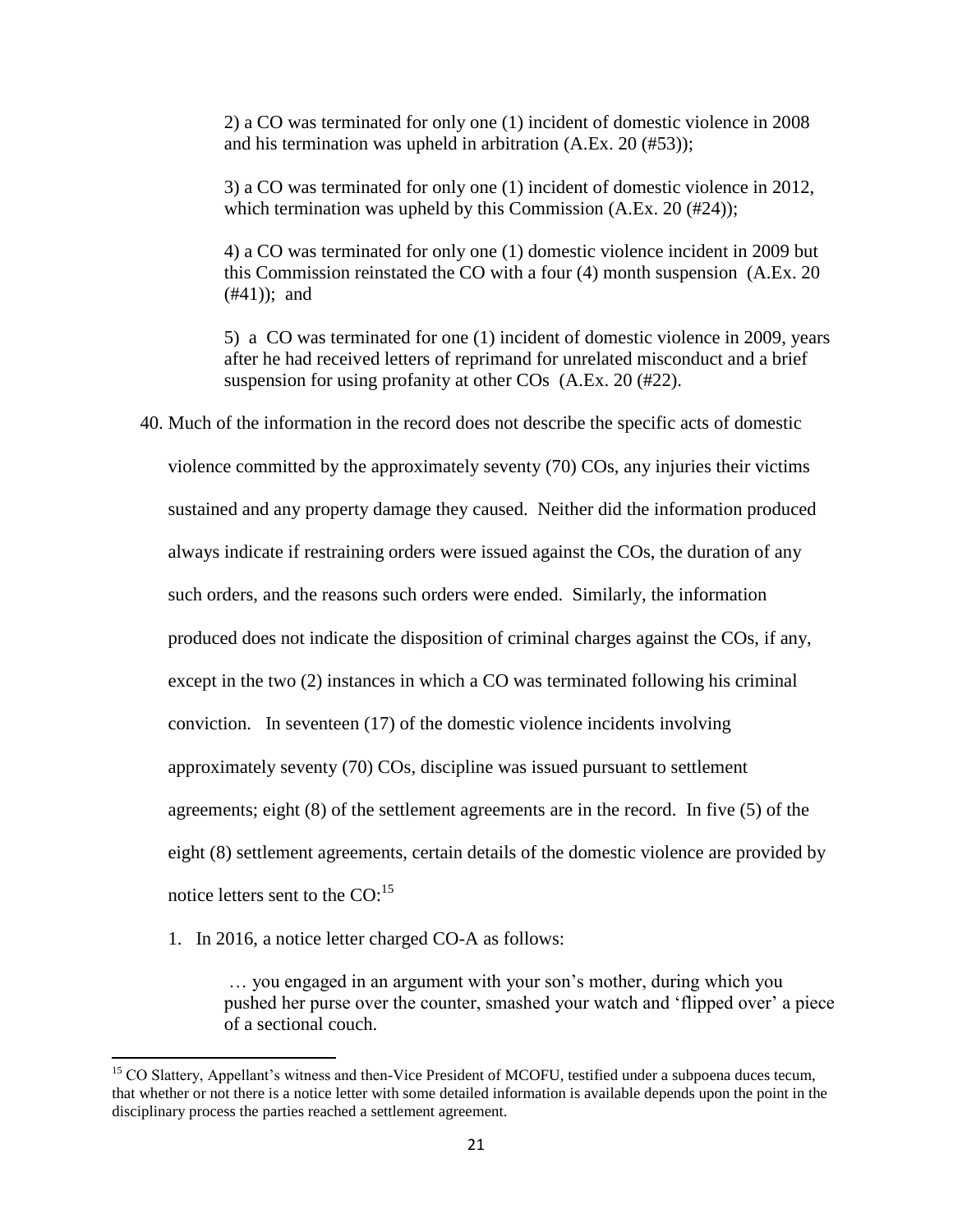As the argument continued, your son became involved and you punched him in the face.

You challenged your son to a fight and engaged in a physical altercation where you grabbed him by the waist and 'suplexed' him to the floor.

… you were arrested by the [redacted] police and charged with Simple Assault and Disorderly Conduct. These charges were subsequently dismissed. You failed to properly report the court dates associated with your arrest to the Department.

(A.Exs. 23 (#52); *see also* A.Exs. 20 and 21 (which includes Disciplinary Histories produced by Respondent)<sup>16</sup>

CO-A was charged with violating the same or similar DOC rules and/or policies as the Appellant here. A settlement agreement between the parties resulted in a five (5)-day suspension, of which part would be held in abeyance for one (1) year. (Id.) This is the only domestic violence discipline of CO-A in the record. (Administrative Notice)

2. Also in 2016, a notice letter charged CO-B as follows:

… [redacted] police responded to your residence in connection with a domestic incident with your girlfriend. You were later arrested and charged with assault and Battery (sic) on a family or household member, and intimidation of a witness. You did, in fact, push your girlfriend.

You did, in fact, hit your girlfriend.

… you appeared in [redacted] Court and agreed to pre-trial probation [for one year], on both criminal charges. You also agreed to administrative supervision and to attend a batterers' program.

(A.Exs. 23 (#69); *see also* A.Exs. 20 and 21)

CO-B was charged with violating the same or similar DOC rules and/or policies as the Appellant here. A "last chance" settlement agreement between the parties resulted in a fifteen (15)-day suspension such that "any future violation of the Department's policies, procedures or post orders … after a hearing … shall constitute just cause for … termination. … " (Id.) This is the only domestic violence discipline of CO-B in the record. (Administrative Notice)

3. In 2015, a notice letter charged CO-C as follows:

 $\overline{\phantom{a}}$ 

… you were arrested by the [redacted] Police Department for assault and battery, domestic. You did, in fact, commit a domestic assault and battery.

<sup>&</sup>lt;sup>16</sup> I take Administrative Notice that the term "suplexing" is defined as, "[a] move in which a wrestler lifts an opponent over his or her shoulder before falling backwards, driving the opponent to the mat." <https://en.oxforddictionaries.com/definition/suplex> (January 3, 2019)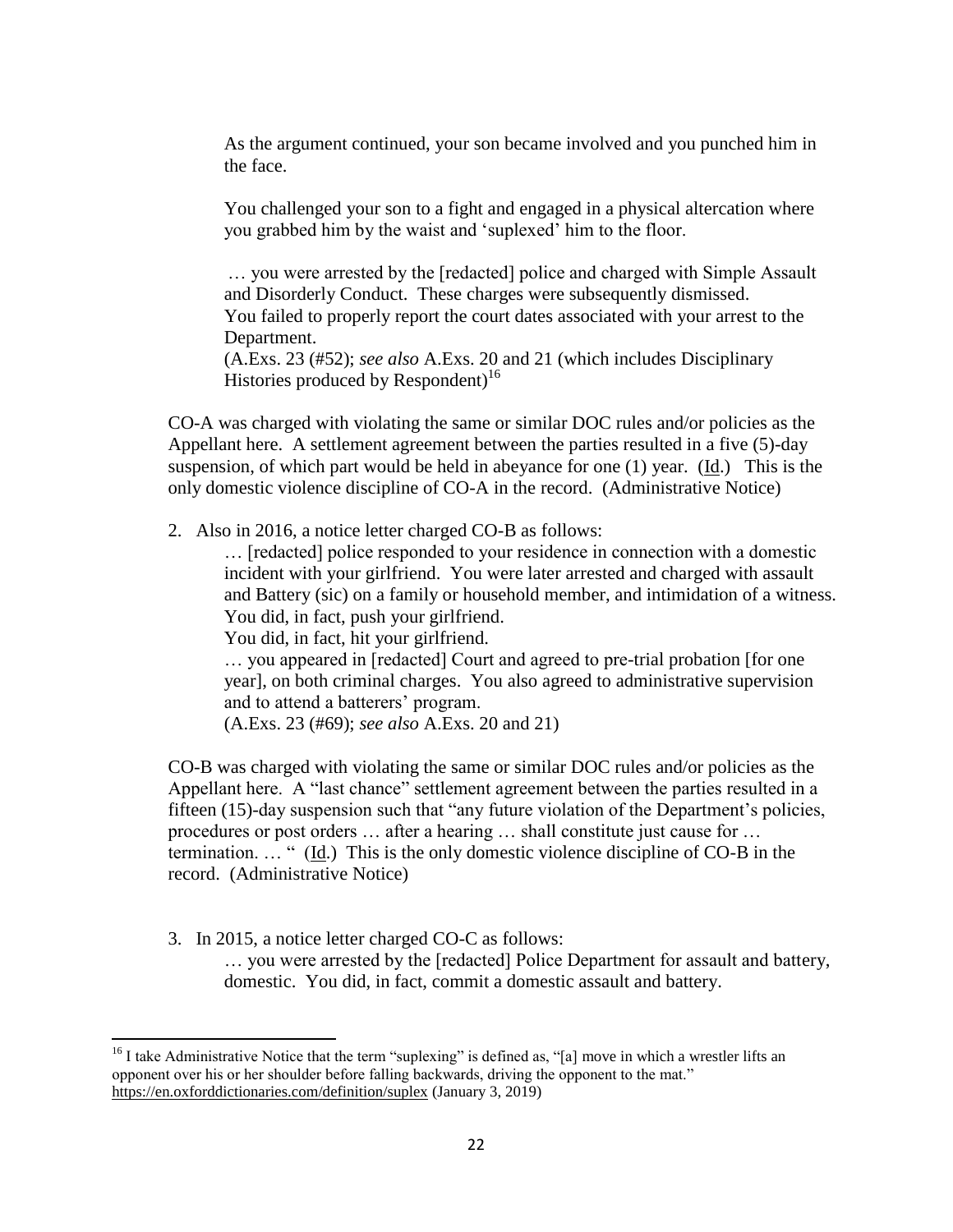As a result of the above-mentioned incident, a restraining order issued against you. This order remains in effect until [eight (8) months after the incident]. (A.Ex. 23 (#68); *see also* A.Exs. 20 and 21)

CO-C was charged with violating the same or similar DOC rules and/or policies as the Appellant here. A settlement agreement between the parties resulted in a five (5)-day suspension. (Id.) This is the only domestic violence discipline of CO-C in the record. (Administrative Notice)

4. In 2016, a notice letter charged CO-D as follows:

… you were involved in a domestic dispute with your wife and became enraged. During this dispute, you yelled at your wife and spit in her face. You also attempted to hit her with a board. Your teenage son intervened by jumping on your back, causing you both to fall on the bed and the floor.

During the aforesaid incident, you punched and/or kicked several doors, causing damage.

You were under the influence of marijuana and/or prescription medications at the time of this incident.

… you were arrested by [redacted] Police and charged with four misdemeanors. You were arraigned on these charges on [date redacted]. On [date redacted], your wife invoked her marital privilege not to testify against you and all charges were dismissed.

The aforesaid conduct is unbecoming a correction officer.

(A.Exs. 23 (#40); *see also* A.Exs. 20 and 21)

CO-D was charged with violating the same or similar DOC rules and/or policies as the Appellant here. A "last chance" settlement agreement between the parties resulted in a five (5)-day suspension. In addition, the parties agreed that CO-D "will continue to attend substance abuse treatment until otherwise directed by a counselor. [CO-D] will provide proof of counseling to the Department upon request. Failure to comply with this counseling provision may result in additional administrative action. … [A]ny further violations of the Department's [Domestic Violence Policy] shall constitute just cause for [CO-D's] termination. ... This provision shall remain in effect for three (3) years ...." (Id.) This is the only domestic violence discipline of CO-D in the record. (Administrative Notice)

5. In 2016, a notice letter charged CO-E as follows:

… On or about [date redacted], during an interaction with your daughter's mother, your inappropriate conduct resulted in a police response and led to your arrest.

During the above interaction, you struck your daughter's mother in the face.

On or about [date redacted], you were arrested and subsequently charged with simply (sic) assault (domestic) and disorderly conduct. Pursuant to a plea agreement, you pled guilty to the disorderly conduct charge and the assault charge was dismissed. …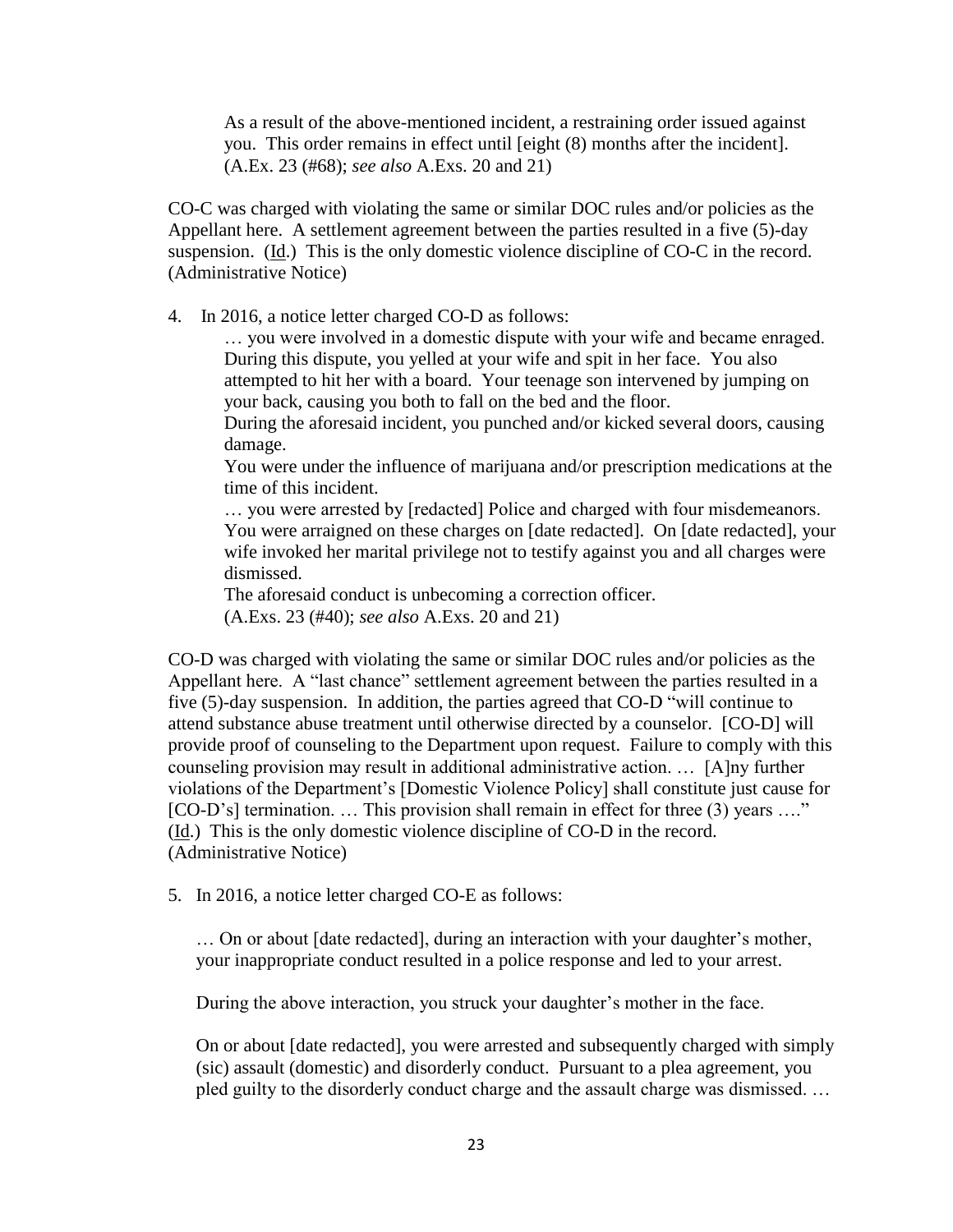(A.Exs. 23 (#61); *see also* A.Exs. 20 and 21)

CO-E was charged with violating the same or similar DOC rules and/or policies as the Appellant here. A settlement agreement between the parties resulted in a five (5)-day suspension, part of which would be held in abeyance as long as CO-E "does not engage in any further misconduct in one (1) year." This is the only domestic violence discipline of CO-E in the record. (Administrative Notice)

41. CO Slattery, a thirty (30)-year CO who then had been Vice President of MCOFU for four

(4) years, testified pursuant to a subpoena duces tecum from the Appellant.<sup>17</sup> Mr.

Slattery produced a number of settlement agreements in cases involving domestic

violence dating back to  $2013^{18}$ . Having been involved in a number of them, Mr. Slattery

explained the union's role in reaching the settlement agreements, how at least some of the

agreements were reached and the meaning of the agreements (e.g. a five (5)-day

suspension, with three (3) days of suspension held in abeyance for one (1) year). Mr.

Slattery also clarified the difference between a "last chance agreement" and a "final

warning", indicating that the former applies to a specific time period and involves the

matter for which the CO was disciplined whereas the latter is more "global" and has no

time limit. (Testimony of Slattery)

## *Other Matters*

 $\overline{\phantom{a}}$ 

41. On June 2, 2017, the Appellant filed a complaint at the Mass. Commission Against

Discrimination (MCAD) *alleging*, in part,

… On August 25, 2015, I was arrested for a domestic violence incident. Following this arrest, I applied for FMLA leave for alcohol treatment.

On August 31, 2005, I commenced an FMLA leave until October 7, 2015.

 $17$  Although Mr. Slattery appeared in response to the Appellant's subpoena, the Appellant argues in his post-hearing brief that Mr. Slattery should have been disqualified from testifying about his confidential communication with the Appellant even though he acknowledges that union-member privilege is, at best, unsettled in Massachusetts. (Post-Hearing Brief, p. 38, n. 5)

 $18$  Mr. Slattery testified that he searched the previous ten (10) years of records for settlement agreements in cases involving domestic violence but only found the ones dating back to 2013.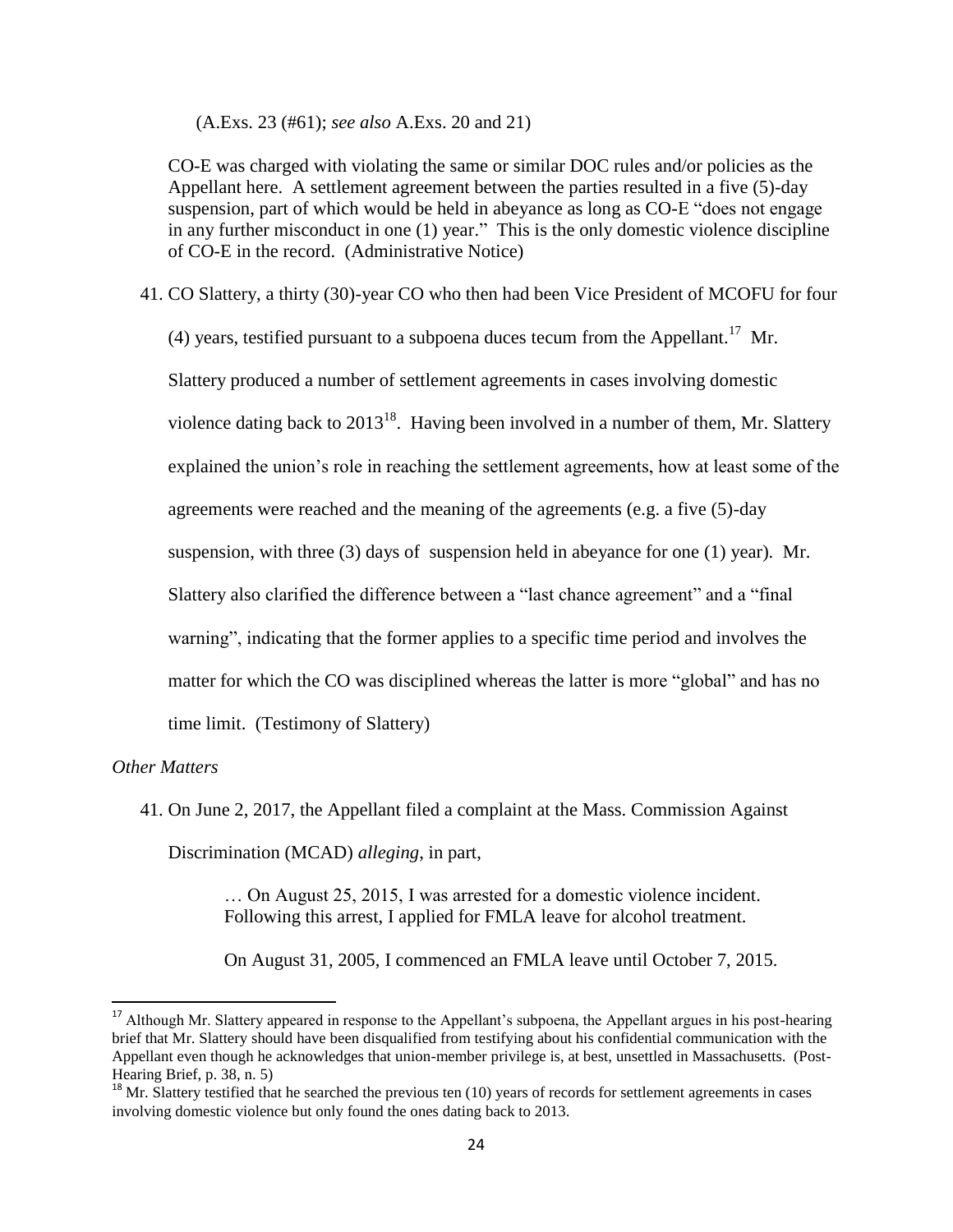In November 2015, I returned to the workplace following my FMLA leave.

In May of 2016, I served a 5 day suspension for conduct unbecoming.

On April 10, 2016, I requested transfer which was date stamped by Respondent on April 21, 2016.

In June 2016, … I was approved for intermittent FMLA after resubmitting paperwork in order to complete treatment programs for my alcoholism and domestic violence.

On September 15, 2016, I was arrested for a domestic violence incident.

On November 30, 2016, I was terminated for a violation of the domestic violence policy.

I believe that due to my alcoholism and use of FMLA my employment was targeted for termination. Therefore I charge Respondent with discrimination on the basis of disability.  $(A.Ex. 19)(see also A.Exs. 13-17)$ 

42. The Respondent's policy regarding disability are contained in 103 DOC 206, which

provides generally, in part, that it is "committed to maintaining a work environment that is free from illegal discriminatory behavior with regard to both hiring and the terms and conditions for employment, including, but not limited to, promotions, terminations, transfers, job assignments and discipline, including behavior which creates a hostile, offensive, humiliating or intimidating work environment and sexual harassment …." It defines disability, in part, as "(a) A physical or mental impairment, which substantially limits one or more major life activities; (b) a record of such impairment; or (c) being regarded as having such impairment. Unless specifically stated to the contrary, disability in this policy shall be synonymous with the term 'handicap' as used in M.G.L. c. 151B, s. 1 (16), (17) and its implementing regulations as set forth in 804 C.M.R. s. 3.01 (5)."

(A.Ex. 24) Under 103 DOC 206, an employee may request a reasonable accommodation for a disability. (Id.)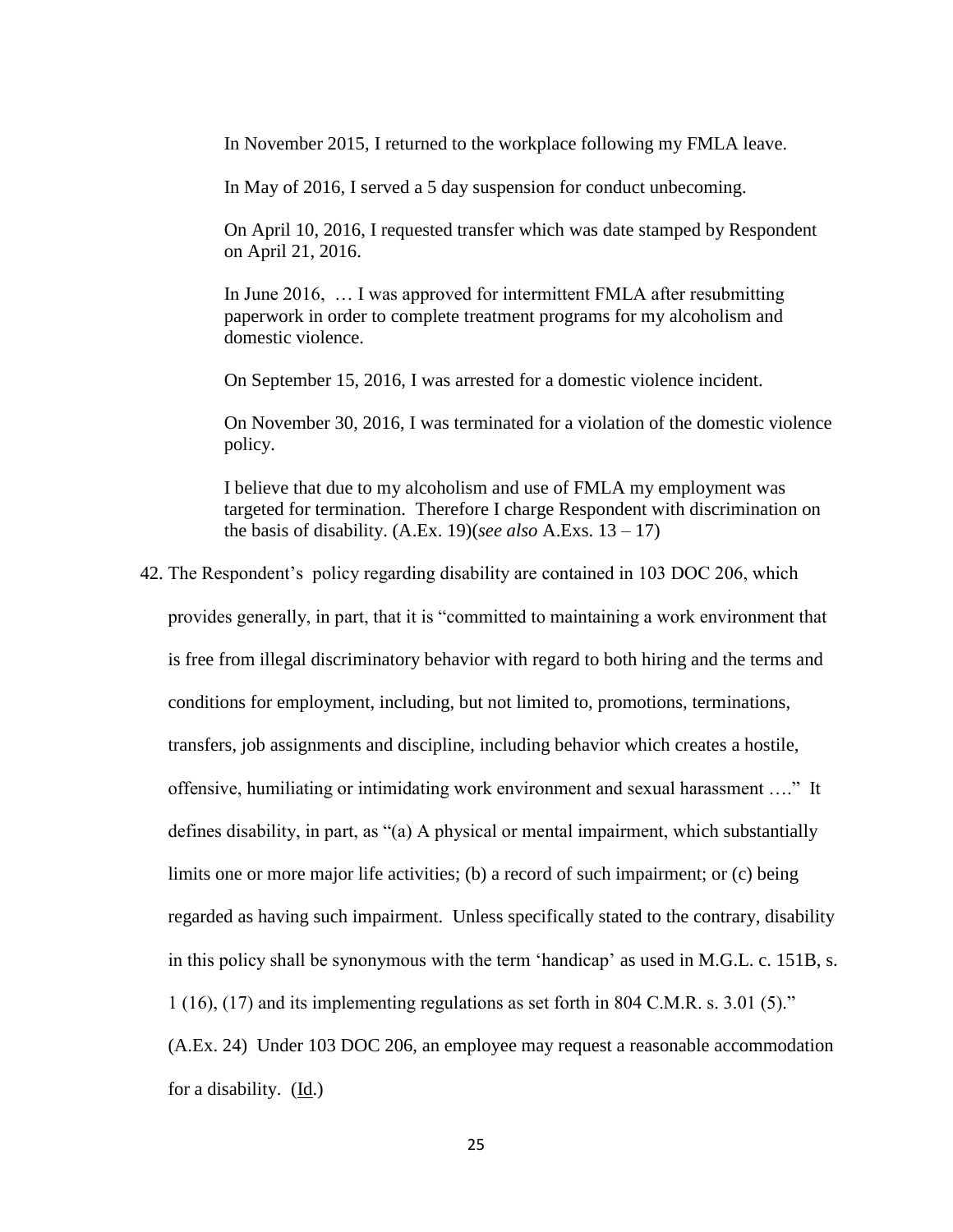- 43. With respect to transfers, 103 DOC 230.05 provides, "[t]he Department shall consider an employee's discipline history prior to a transfer, promotion or reassignment and they may be denied based on the date of the incident which resulted in discipline being imposed." (A.Ex. 11) If a CO has received a discipline above a letter of reprimand, the CO cannot be transferred for one (1) year. (Testimony of Slattery and Appellant) There are no transfers for mental health purposes or stress. A CO may be transferred to thirty (30) days if there is a staff conflict but after that, the CO would have to bid for a transfer pursuant to the collective bargaining agreement and seniority. (Testimony of Slattery)
- 44. The Appellant alleges that he sought a transfer because he was suffering from stress at work in the performance of staff before he was terminated, in addition to the usual stress in the DDU. He alleges that he reported the staff problems to his direct supervisor, who reviewed video surveillance and spoke to the staff but the remedy was apparently shortlived. The Appellant did not report the staff with whom he was having problems to the Deputy Superintendent or Superintendent. (Testimony of Appellant)

### *Applicable Law*

Pursuant to G.L. c. 31, § 43, a "person aggrieved by a decision of an appointing authority made pursuant to section forty-one shall, within ten days after receiving written notice of such decision, appeal in writing to the commission . . . ." The statute provides, in pertinent part:

If the commission by a preponderance of the evidence determines that there was just cause for an action taken against such person it shall affirm the action of the appointing authority, otherwise it shall reverse such action and the person concerned shall be returned to his position without loss of compensation or other rights; provided, however, if the employee, by a preponderance of the evidence, establishes that said action was based upon harmful error in the application of the appointing authority's procedure, an error of law, or upon any factor or conduct on the part of the employee not reasonably related to the fitness of the employee to perform his position, said action shall not be sustained and the person shall be returned to his position without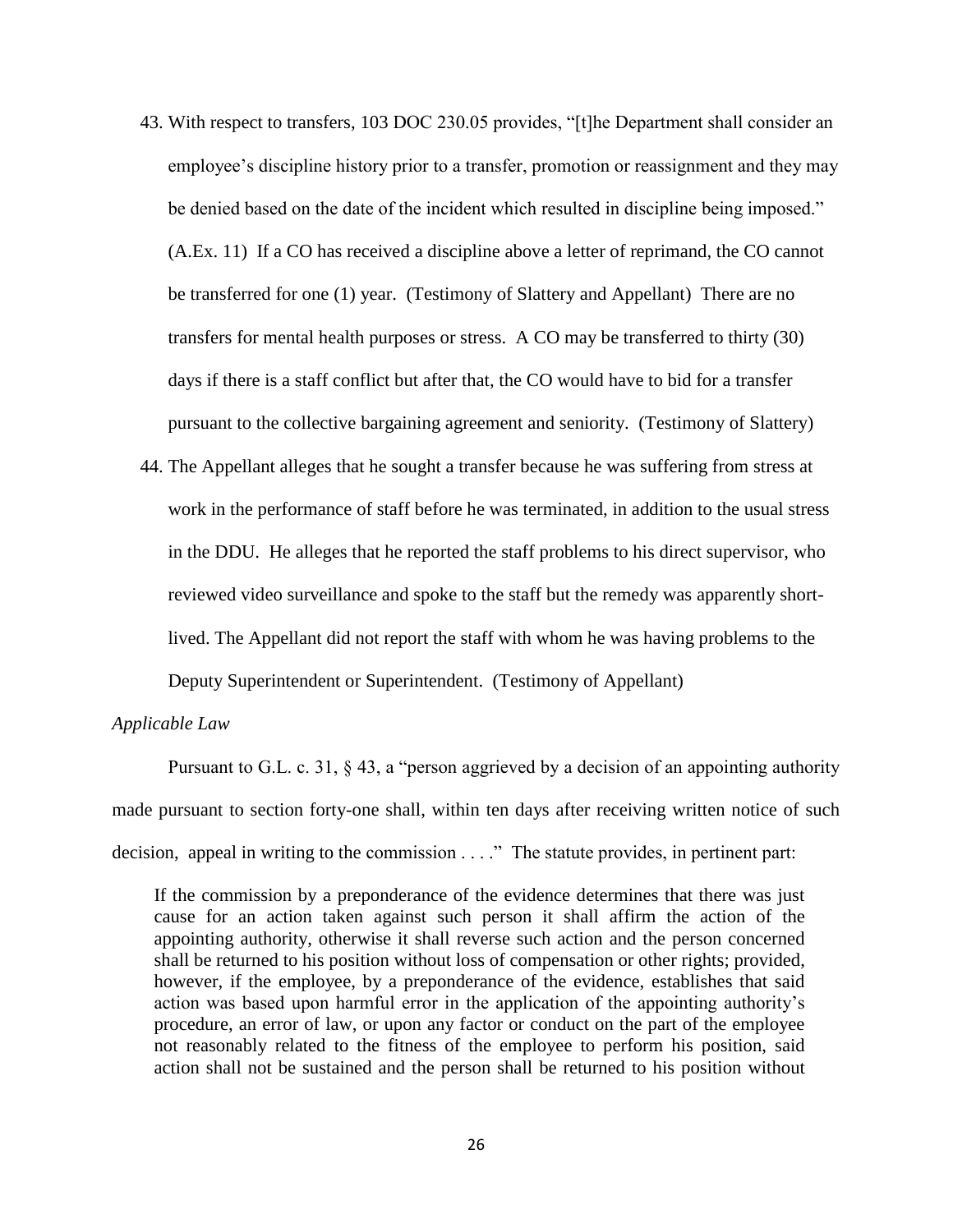loss of compensation or other rights. The commission may also modify any penalty imposed by the appointing authority.

G.L. c. 31, § 43.

An action is "justified" if it is "done upon adequate reasons sufficiently supported by credible evidence, when weighed by an unprejudiced mind; guided by common sense and by correct rules of law." Cambridge v. Civil Serv. Comm'n, 43 Mass.App.Ct. 300, 304 (1997); Comm'rs of Civil Serv. v. Mun. Ct. of Bos.*,* 359 Mass. 211, 214 (1971); Selectmen of Wakefield v. Judge of First Dist. Ct.*,* 262 Mass. 477, 482 (1928). The Commission determines justification for discipline by inquiring "whether the employee has been guilty of substantial misconduct which adversely affects the public interest by impairing the efficiency of public service." School Comm. of Brockton v. Civil Serv. Comm'n*,* 43 Mass.App.Ct. 486, 488 (citing Murray v. Second Dist. Ct*.,* 389 Mass. 508, 514 (1983)).

The Appointing Authority's burden of proof by a preponderance of the evidence is satisfied "if it is made to appear more likely or probable in the sense that actual belief in its truth, derived from the evidence, exists in the mind or minds of the tribunal notwithstanding any doubts that may still linger there." Tucker v. Pearlstein*,* 334 Mass. 33, 35-36 (1956).

While the Commission makes *de novo* findings of fact, "the Commission's task, however, is not to be accomplished on a wholly blank slate." Town of Falmouth v. Civil Serv. Comm'n*,* 447 Mass. 814, 823 (2006). "Here, the Commission does not act without regard to the previous decision of the [appointing authority], but rather decides whether 'there was reasonable justification for the action taken by the appointing authority in the circumstances found by the commission to have existed when the appointing authority made its decision.'" Id. at 823-24 (citing Watertown v. Arria, 16 Mass.App.Ct. 331, 334 (1983)).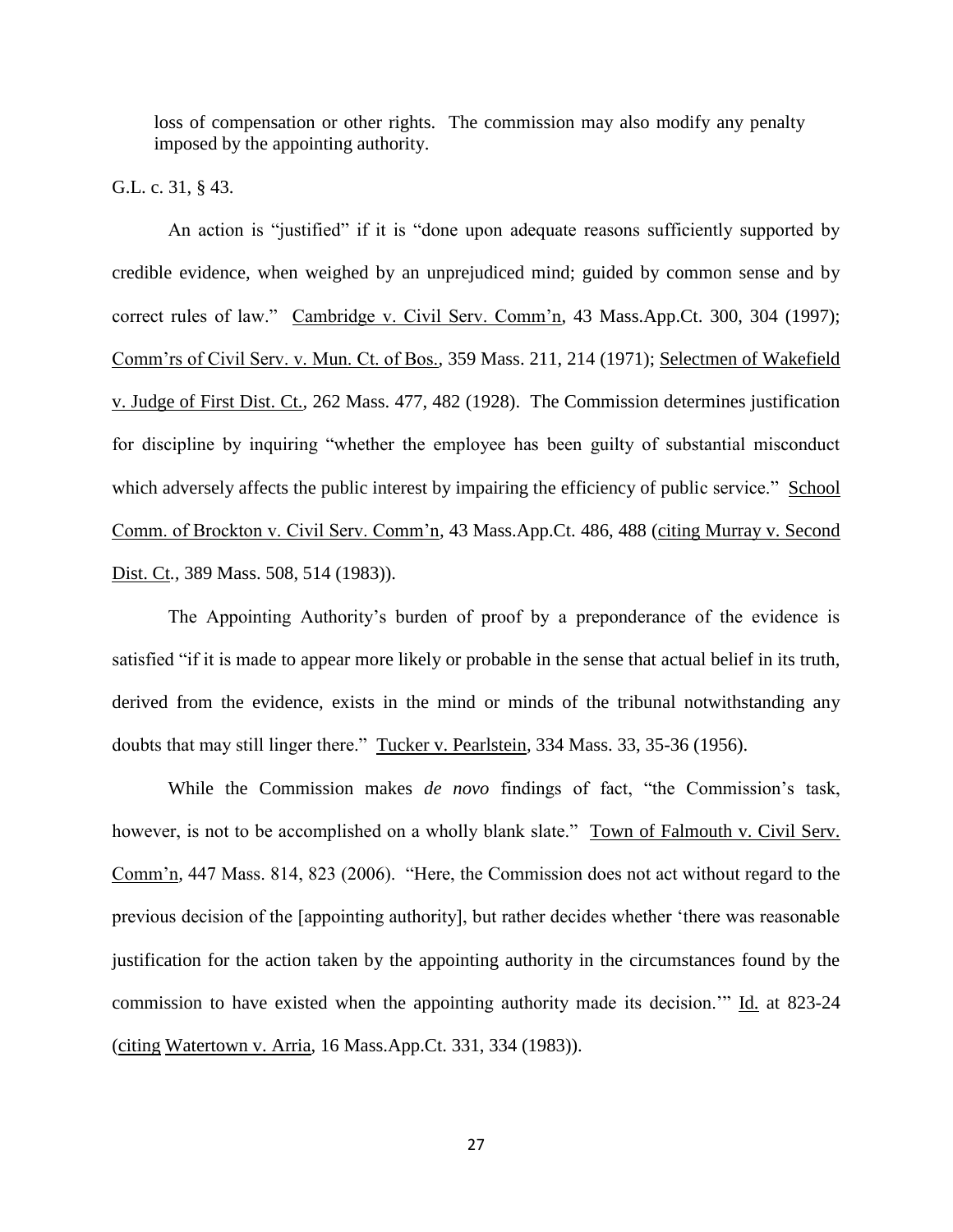"The Commission is permitted, but not required, to draw an adverse inference against an appellant who fails to testify at the hearing before the appointing authority. Town of Falmouth v. Civil Service Comm'n, 447 Mass. 814, 823 (2006)." Clark v. Boston Housing Authority, 24 MCSR 193 (2011), Clark v. Boston Housing Authority, Suffolk Superior Court, C.A. No. SUCV2011-2554E, *aff'd.* (Feb. 13, 2015). In a civil case, the Massachusetts courts have held that even a party asserting his or her rights against self-incrimination under the U.S. or Massachusetts Constitutions "may be the subject of a negative inference by a fact finder where the opposing party ... has established a case adverse to the person invoking the privilege. Quintal v. Commissioner of the Dep't of Employment & Training, 418 Mass. 855, 861 (1994), quoting Custody of Two Minors, 396 Mass. 610, 616 (1986)." Town of Falmouth, at 826-27 (citations omitted).

Under certain circumstances, the Commission may modify the discipline issued to a tenured civil service employee. "The … power accorded the commission to modify penalties must not be confused with the power to impose penalties ab initio, which is a power accorded the appointing authority." Falmouth v. Civ. Serv. Comm'n, 61 Mass. App. Ct. 796, 800 (2004) quoting Police Comm'r v. Civ. Serv. Comm'n, 39 Mass. App. Ct. 594, 600 (1996). Unless the Commission's findings of fact differ significantly from those reported by the appointing authority or interpret the relevant law in a substantially different way, the commission is not free to "substitute its judgment" for that of the appointing authority, and "cannot modify a penalty on the basis of essentially similar fact finding without an adequate explanation." Falmouth v. Civil Service Commn, 447 Mass. 814, 823 (2006). The Commission is also guided by "the principle of uniformity and the equitable treatment of similarly situated individuals" as well as the "underlying purpose of the civil service system … to guard against political considerations,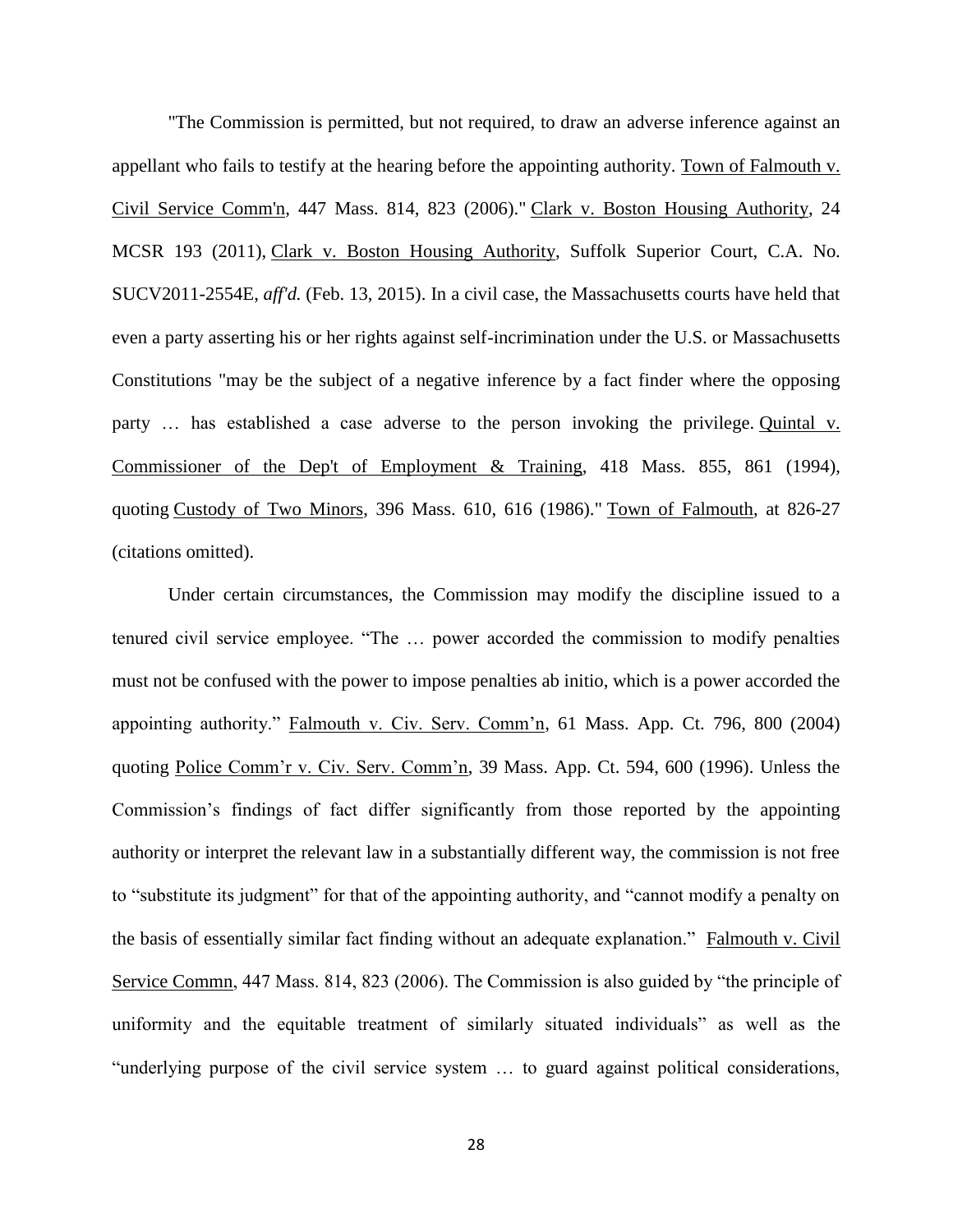favoritism and bias in governmental employment decisions. " Id. (and cases cited). Even if there are past instances where other employees received more lenient sanctions for similar misconduct, however, the Commission is not charged with a duty to fine-tune an employee's discipline to ensure perfect uniformity. *See* Boston Police Dep't v. Collins, 48 Mass.App.Ct. 408, 412 (2000). *Credibility*

Although the Appellant declined to testify about matters related to his September 15, 2016 arrest, based on his other statements, I find that the Appellant's credibility was limited. When interviewed by Trooper Flynn, the Appellant asserted that he did not recall what happened after he got out of the car on Rte. 24. However, while he was in jail after the arrest, he admitted in some calls that he had grabbed the steering wheel and grabbed Ms. A by the throat, in other calls the Appellant accused Ms. A of driving 100 mph, hitting him in the head with a mug and trying to run him over. Had the Appellant reported such grave assertions about Ms. A to the police on the night of his arrest, these statements would have had some support but the Appellant did not make these assertions until he was in jail. Other calls the Appellant made while incarcerated further diminish his credibility. For example, the Appellant asked others to speak to Ms. A to see if she would refuse to testify against him in the impending criminal trial like she had in regard to his 2015 arrest for domestic violence; the implication was clearly to undermine the prosecution of the criminal charges against him. In one (1) call, the Appellant told his father than he wanted to obtain a restraining order against Ms. A in an apparent effort to counter a court order against him. In his testimony at the Commission, the Appellant complained that he was starting to have problems with staff at work before he was terminated but he testified that he did not report the staff to the Dep. Superintendent or Superintendent the staff with whom he was having problems when the efforts of his immediate supervisor had limited effect. In addition,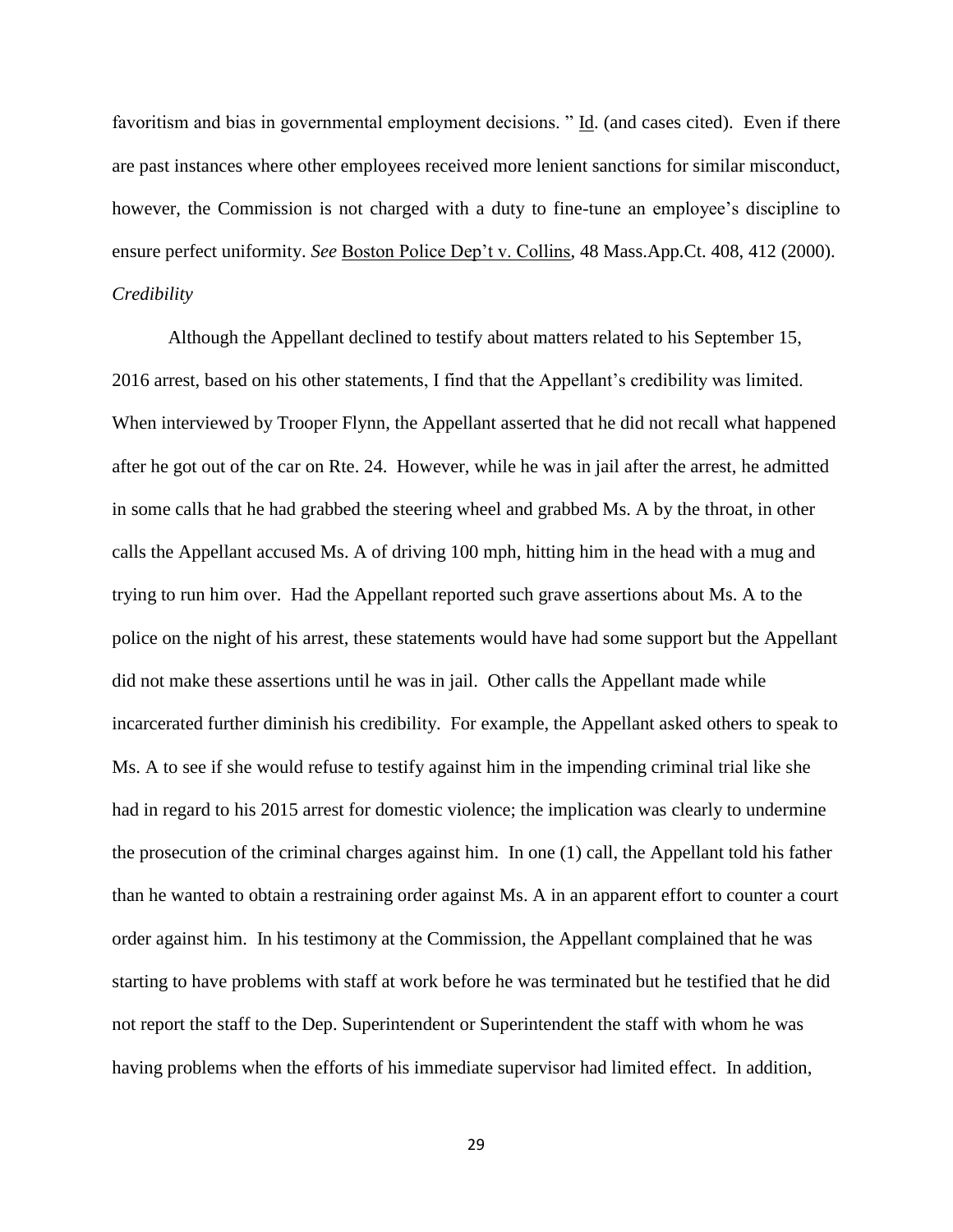there is no supporting documentation in the record in this regard. When answering questions about his 2015 domestic violence incident, the Appellant minimized many aspects of his conduct.

I find EPD Officer Wheeler to be credible. At the time of the September 15, 2016 domestic violence, he had been a member of the EPD for nine (9) years, he was a field training officer and a member of a regional SWAT team. His testimony was straightforward and consistent with his report. When he did not know the answer to a question, he said so. For example, he was asked how the 911 call to the EPD was made and he stated that he did not know. His timely report and his testimony indicated that he gave full consideration to the statements and injuries of both the Appellant and Ms. A before determining that the Appellant was the primary aggressor. Before asking the Appellant what happened, he told him what Ms. A had said. The police photographs of injuries confirmed Officer Wheeler's testimony and report.

I find Trooper Flynn, who arrested the Appellant on September 15, 2016, to be credible. Although he had been member of the State Police for only one year since completion of the State Police academy at the time of the Appellant's arrest on September 15, 2016, he had additional experience as a police officer, having worked at the Marshfield police department for three (3) years. His testimony was clear and consistent with his timely report and the photographs taken of injuries. In addition, although Trooper Flynn testified that he spoke to at least one (1) of the EPD officers at the gas station, the officer told him that the case involved a "domestic" incident but the officer did not tell Trooper Flynn what the Appellant and Ms. A had told the EPD officers, leaving Trooper Flynn to make his own assessment. When Trooper Flynn did not know or recall the answer to a question, he stated so. For example, when he was asked if he asked the Appellant why he needed to get out of car that night, as the Appellant alleged, Trooper Flynn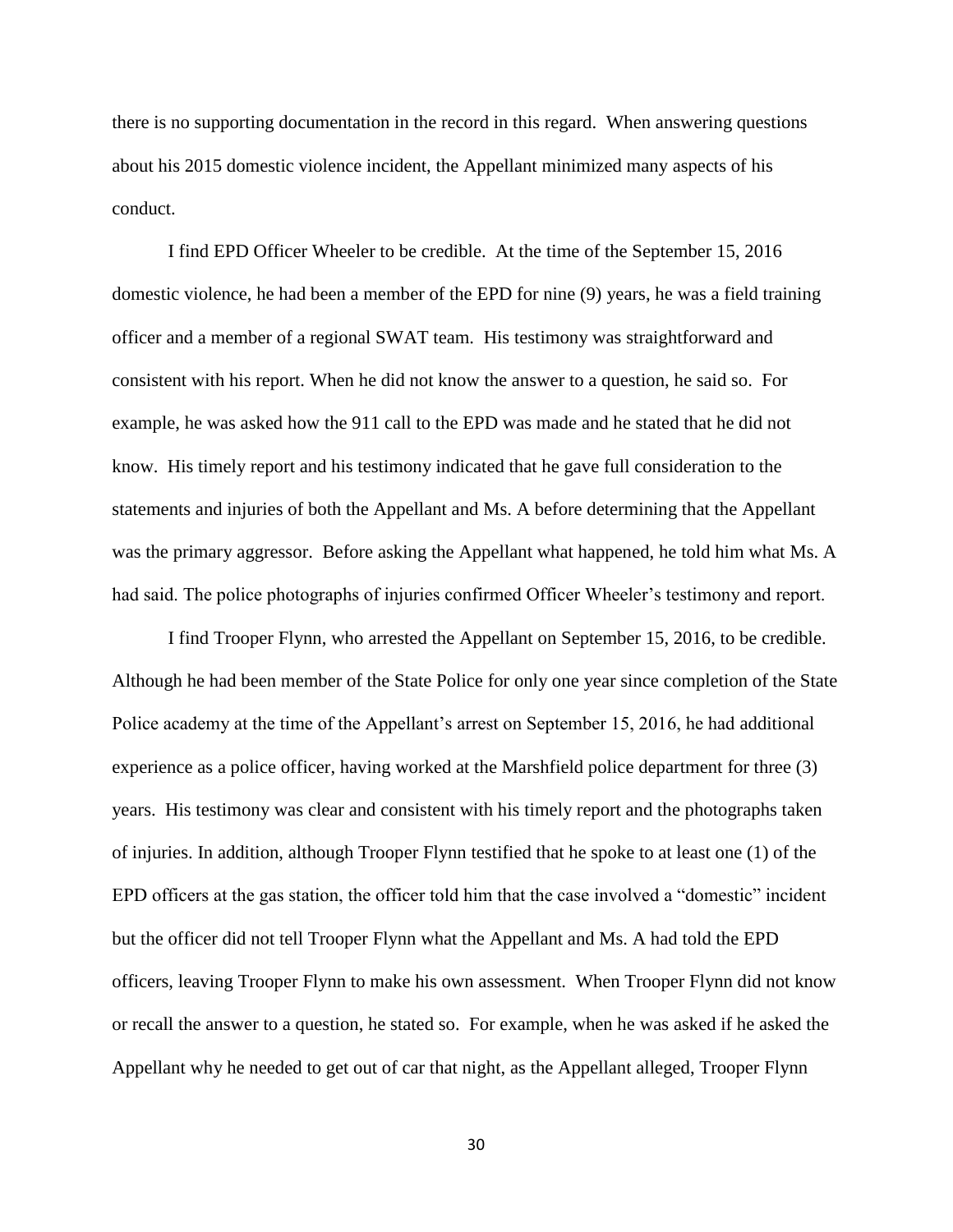said that he could not recall if he asked the Appellant why. Moreover, Trooper Flynn's testimony reflected common sense, stating that if the Appellant was simply defending himself that night, he could have walked away when the car stopped.

I find CO Green, who investigated the Appellant's September 15, 2016 domestic violence incident, to be credible. CO Green has received forty (40) hours of investigation training and, at the time of events here, he had been assigned to the DOC Internal Affairs division for approximately three (3) years. Prior to that, he was a facility investigator at another DOC facility for a couple of years. CO Green's investigation report was a lengthy and well-documented report and his testimony was largely consistent therewith. For the report, CO Green obtained the EPD and State Police reports, information and photographs, as well as recordings of the 911 calls involving Ms. A, and analyzed the information in depth. He obtained and reviewed many audio recordings of the Appellant's calls from jail and video recordings from the gas station convenience store (from varying camera angles) where the Appellant and Ms. A went after the domestic violence on Rte. 24. He interviewed the gas station cashier and he called the officers who wrote the police reports to interview them but they did not respond before CO Green concluded his investigation on September 26, 2016. However, CO Green testified that he concluded that both the Appellant and Ms. A had been drinking on September 15, 2016 although the police reports did not so find.

I find CO Slattery to be credible. He provided consistent interpretations of DOC rules, policies and practices regarding disciplinary matters pertaining to domestic violence and settlements related thereto, explaining the union's role in such disciplinary matters and settlements. He recalled, albeit with admitted limitations, the domestic violence disciplinary matters and settlements in which he was involved over the four (4) years he has served as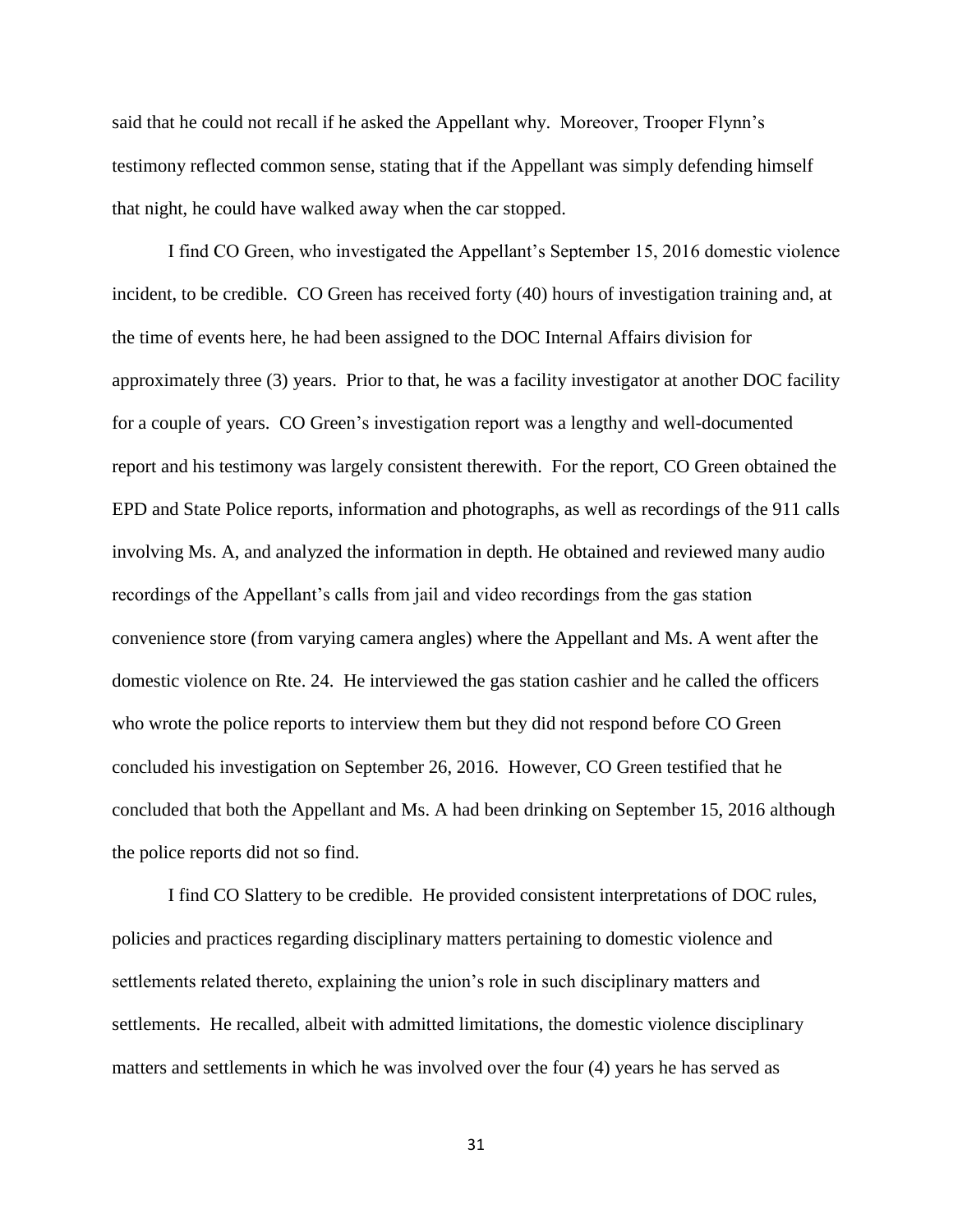MCOFU Vice President. Further, he clarified how and why different terms were used in the various settlement agreements and the meaning and purpose of such terms.

#### *Analysis*

The Respondent has established by a preponderance of the evidence that it had just cause to discipline the Appellant for his conduct in connection with his September 15, 2016 arrest, which conduct violated the cited DOC rules and policies. In addition, I draw an adverse inference from the Appellant's decision not to testify at the Commission hearing about the events of September 15, 2016 and related subsequent matters, his decision not to testify at the DOC hearing, and his decision not to answer questions during the DOC's investigation.

The evidence in the record concerning the Appellant's domestic violence on September 15, 2016 and related matters is detailed and damning. While Ms. A was driving on a state highway late at night on September 15, the Appellant was sitting in the passenger seat and tried to grab the steering wheel and attempted to force the car off the road and pull the keys out of the ignition. The Appellant also tried to throw Ms. A's cell phone out the passenger window but the window was closed so the Appellant injured his elbow. In the car, the Appellant beat Ms. A and tried to choke her. Ms. A attempted to stop the Appellant's attack. The car ended up in the breakdown lane. The Appellant got out of the car and pulled Ms. A out of the driver's seat, pulled her hair, and tried to choke her again. During the abuse, the Appellant threw Ms. A's cell phone and keys into the woods, cutting off her ability to get help or escape. Thereafter, they returned to the car and, using the Appellant's keys, drove to an exit off the highway and stopped at the Alltown Mobil gas station in Easton, where they arrived at approximately 1:40 a.m.

At the gas station, Ms. A entered the convenience store and asked Ms. H, the cashier, to borrow her cell phone. Ms. H offered her the phone and Ms. A called the Easton Police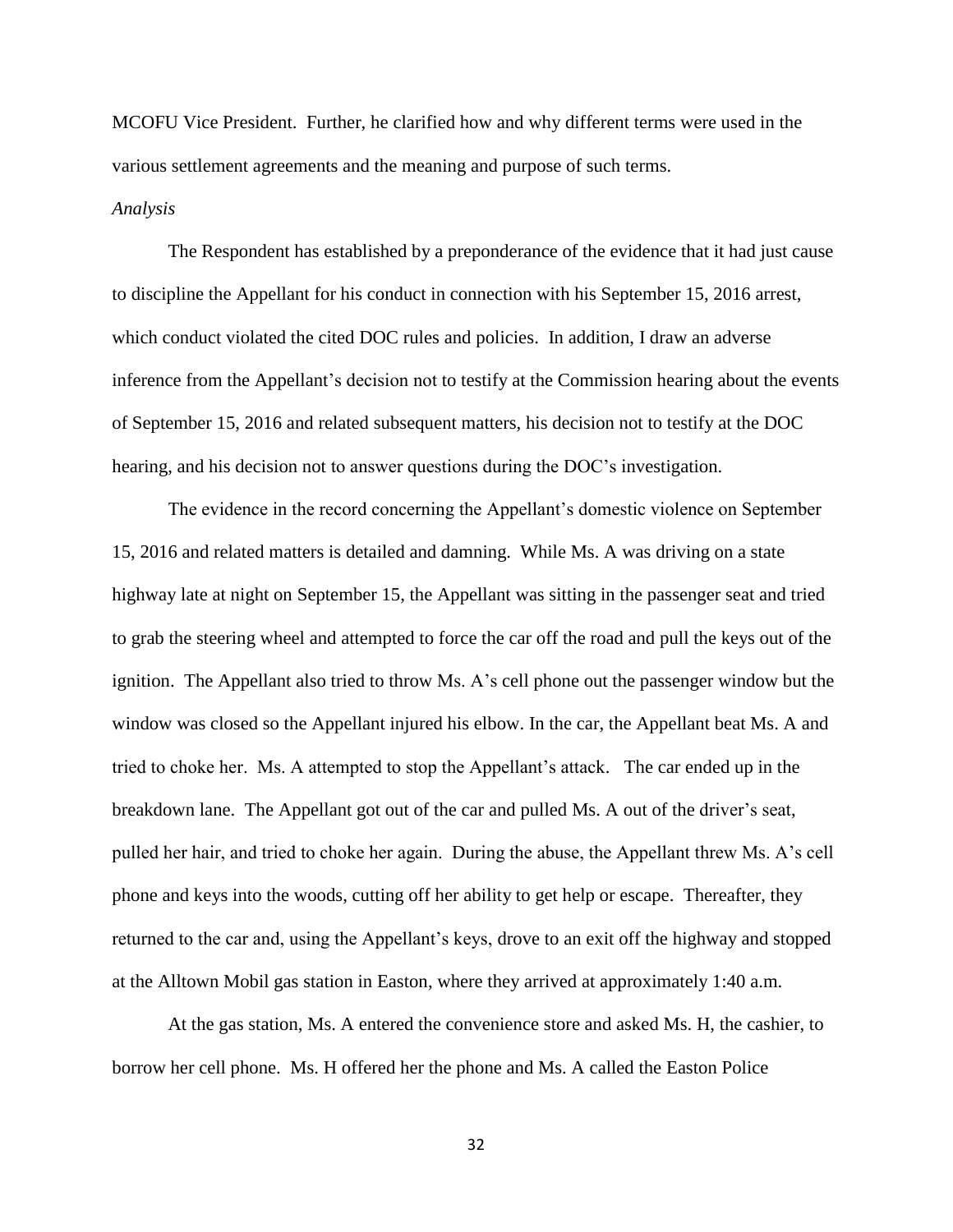Department (EPD) to report the abuse while standing next to the cashier. However, during Ms. A's call to the police, the Appellant entered the store and stood next to Ms. A. As a result, Ms. A hung up the phone and handed it back to the cashier. Shortly thereafter, the EPD dispatcher called Ms. H's phone and asked to speak to the person who had called them and hung up before the call was over. Ms. H handed her phone to Ms. A. The dispatcher informed Ms. A that she was sending the police to the store because it was EPD policy to do so under the circumstances. The dispatcher then spoke to Ms. H, asking Ms. H if Ms. A appeared to be upset and Ms. H said that Ms. A did appear to be upset. Two (2) EPD officers arrived at the store shortly thereafter. EPD Officer Wheeler spoke with Ms. A and noted that she had "bruises all over her arms, red marks around her neck, her ears and nose were bleeding, and she looked visibly shaken." EPD Officer Kitsos photographed Ms. A's injuries. One of the photos shows a clump of Ms. A's hair that was "twice the size of a golf ball" that Officer Wheeler saw fall from Ms. A's hair as she put her fingers through it. At Officer Wheeler's request, Ms. A drafted an affidavit describing the Appellant's abuse. Thereafter, Officer Wheeler told the Appellant what Ms. A reported and he noticed that the Appellant's elbow was bleeding. The Appellant told Officer Wheeler that he smashed the car window with his elbow but he did so in an attempt to get out of the car. He admitted pulling Ms. A's hair but said he did it because she was trying to bit him. The Appellant alleged that Ms. A had been drinking but Officer Wheeler did not observe that Ms. A was intoxicated. The Appellant disclosed to Officer Wheeler that that he had been involved in another domestic violence incident.

The State Police were informed of this matter since the abuse occurred on a state road. At or about 2:35 a.m., Troopers Flynn and Lucas arrived at the gas station and spoke with the EPD officers. Thereafter, Trooper Flynn spoke first with the Appellant and then Ms. A. The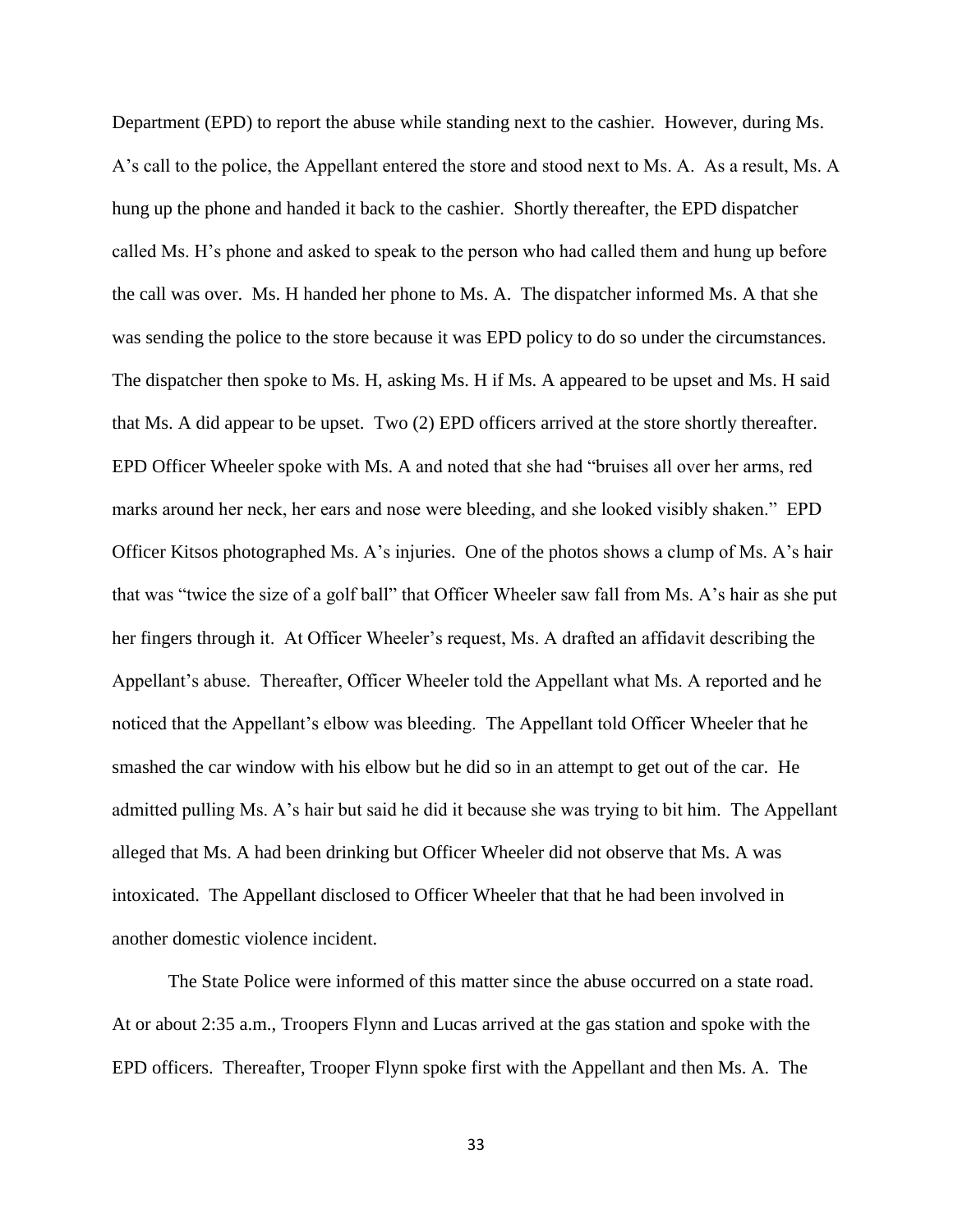Appellant alleged that he and Ms. A were arguing on the way home, that Ms. A pulled over into the breakdown lane on Rte. 24, and that when he grabbed the keys from the ignition, Ms. A bit his bicep. Trooper Flynn observed red marks on the Appellant's right bicep. The Appellant further alleged that he broke the passenger window with his elbow when he was trying to get out of the car and that he did not recall how he got to the gas station from there. Trooper Flynn detected a "strong odor of an alcoholic beverage" coming from the Appellant's mouth. In speaking with Ms. A, Trooper Flynn noted that the bruises on her arm and red marks on her neck were consistent with what she reported. Trooper Flynn concluded that the Appellant was the "primary aggressor", placed him under arrest for domestic assault and battery under and strangulation or suffocation, and transported him to the Milton State Police Barracks, where he was processed, photographed and fingerprinted. A bail commissioner was called and informed the state Police that the Appellant should not be released, rather, that he should be detained until he appeared in court later that morning. For obvious reasons, the State Police took the Appellant's license to carry a firearm and made arrangements to obtain the Appellant's pistol at home and to search the house for any other guns. Trooper Flynn's report specifically noted, "The remainder of [the Appellant's] firearms are stored at his supervisor's house … [The Appellant] said he has stored them there since he was last arrested for Domestic A&B last summer." R.Ex. 4. Ms. A remained at the store for the rest of the night, always standing or sitting close to the cashier, clearly in fear, only leaving at approximately 5:15 a.m. when a tow truck arrived to transport the car. <sup>19</sup>

The Appellant's reprehensible conduct continued after he abused Ms. A in 2016 and after his related arrest. In court later that morning, the Appellant was ordered not to abuse Ms. A but,

 $\overline{\phantom{a}}$ 

<sup>&</sup>lt;sup>19</sup> Since the Appellant threw Ms. A's keys away on Rte. 24, they used the Appellant's keys to drive the car to the gas station. It is unclear what happened to the Appellant's keys thereafter but Ms. A apparently had no keys and needed the tow truck in order to transport the car home.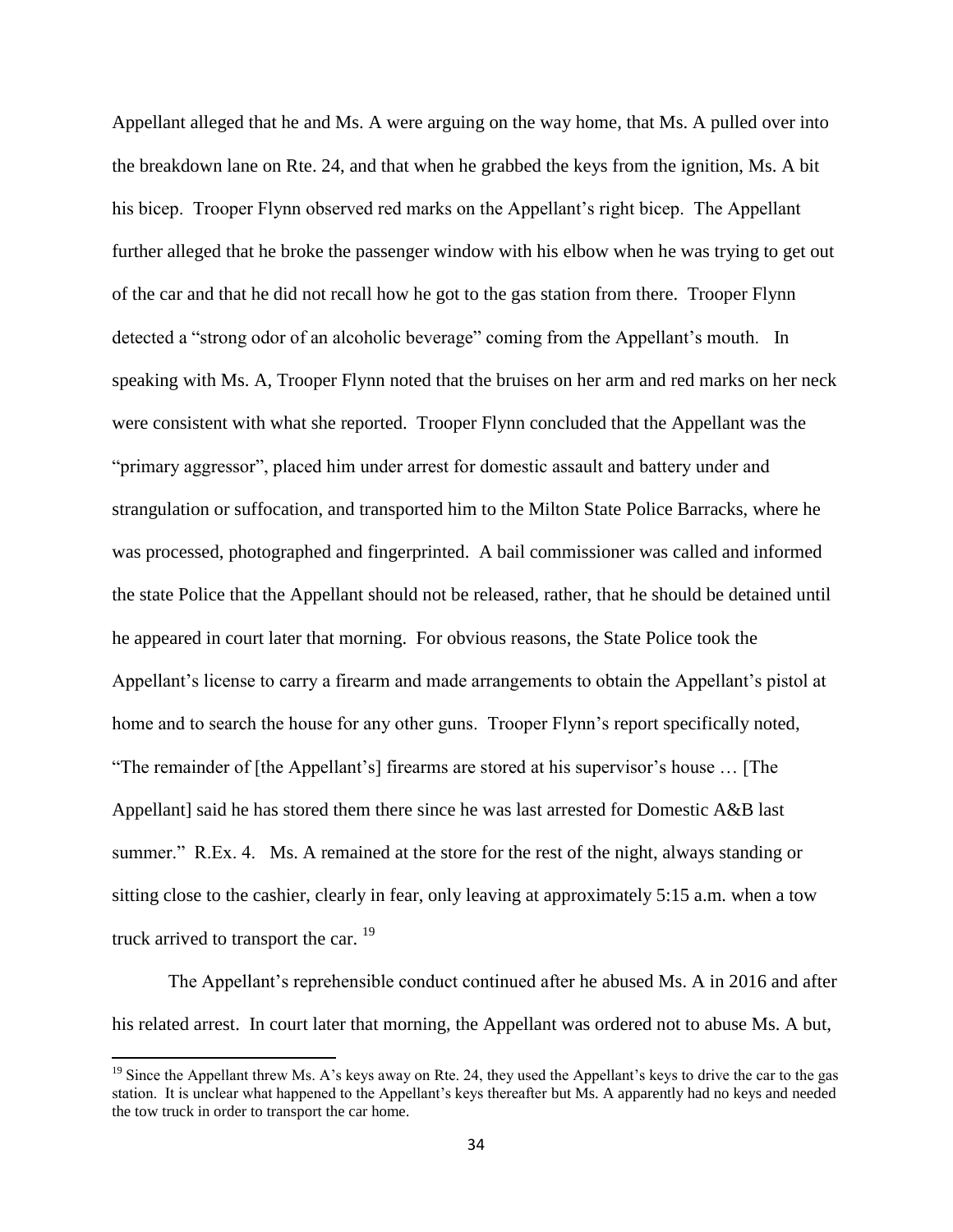in addition, he was held without bail until December 14, 2016 because of his prior arrest for an OUI in another court. The charges against the Appellant were transferred to the court in which the OUI charge was pending, where the court set bail and explicitly stated that the Appellant was not to be released without a GPS monitoring device. While the Appellant was in custody, he made a number of calls to his parents and others asserting that Ms. A had been the aggressor on Sept. 15, that she tried to run him down, and that she hit him in the head with a mug, for example, even though he had not made such assertions to police at the time of his arrest. During phone conversations with his father, the Appellant's father told him that he needed help. During other phone conversations, the Appellant admitted that he pulled Ms. A's hair, tried to grab the steering wheel and grabbed Ms. A's throat. In other such calls, a colleague said that this (the 2016 incident) was not the second, but the third time the Appellant had abused Ms. A, urging the couple to separate and stating that the Appellant should consider resigning. The Appellant said that Ms. A needed to decline to testify against him at the criminal trial scheduled for January 2017, as she had done in 2015 when the Appellant faced similar criminal charges and a colleague said that he and his wife would talk to Ms. A to inquire in that regard. Thereafter, in early December, the Appellant posted bail but his bail was revoked thereafter for an unspecified "violation of terms of release". In light of the Appellant's phone calls, it is no surprise that Ms. A invoked her marital privilege not to testify against the Appellant at trial and the case was dismissed and the Respondent had just cause to discipline the Appellant. Collectively and clearly, these actions by the Appellant in relation to his 2016 arrest constitute substantial misconduct which adversely affects the public interest by impairing the efficiency of public service and the Respondent was justified to discipline him therefor.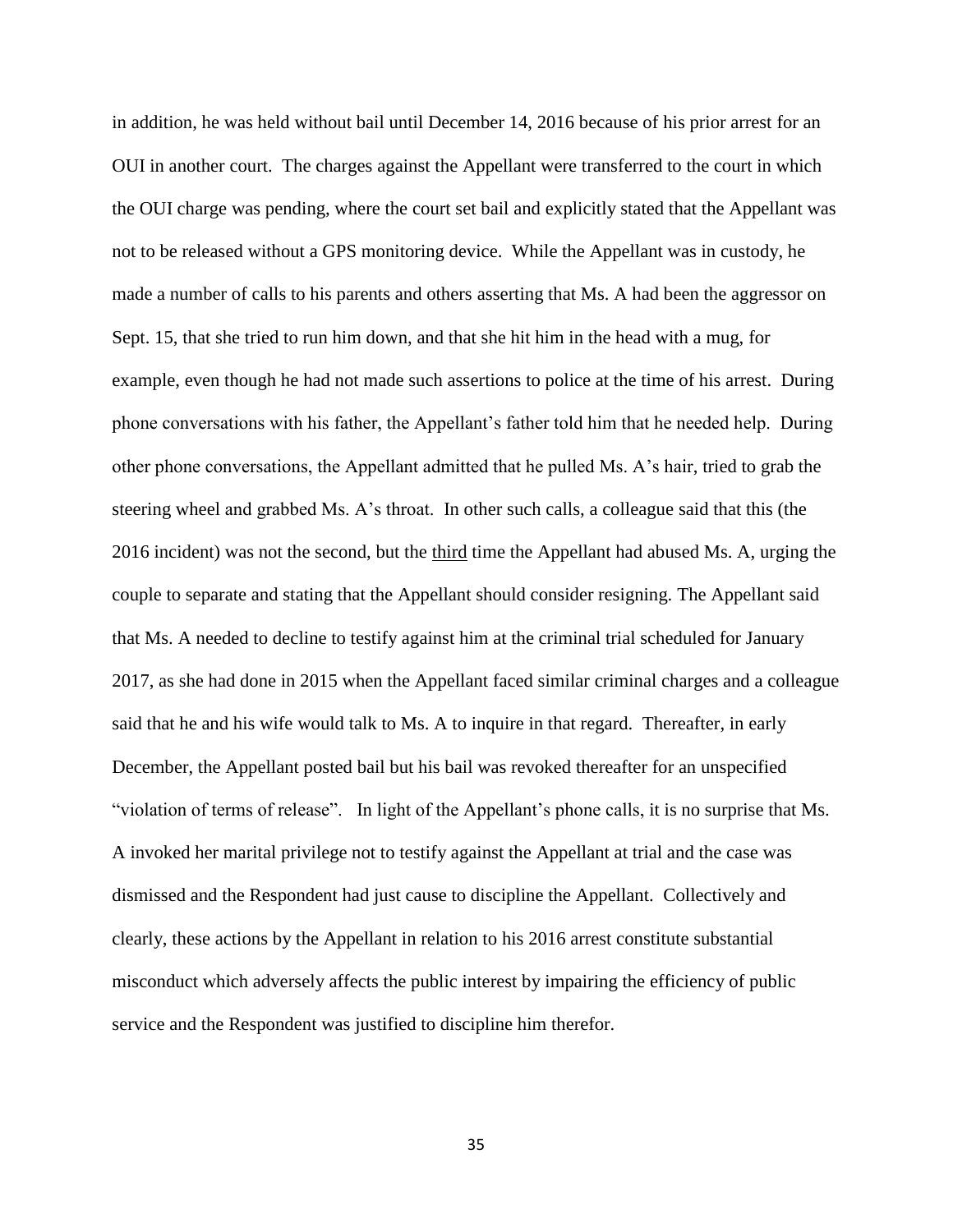The Appellant alleges that his termination constitutes disparate treatment since other DOC employees disciplined for domestic violence have not been terminated. A review of the evidence adduced here indicates that the majority of the approximately seventy (70) DOC employees who have been disciplined for domestic violence have been suspended for various time periods and a small number of them have been terminated for one (1) incident of domestic violence. There is little evidence in the record about the details of many of the domestic violence incidents, the outcome of related criminal cases and restraining orders, and the injuries to victims. However, it is clear that in disciplining COs charged with domestic violence, the Respondent considers each case and it has terminated the employment of a small number of COs after one (1) domestic violence incident. In the instant case, the Appellant was charged with domestic violence in two (2) occasions only a year apart. The Respondent has established by a preponderance of the detailed evidence in the instant case that the Appellant committed domestic abuse in 2016 and violated cited DOC rules and/or policies, which the Respondent found merits termination. The Appellant's egregious conduct leading to his 2016 arrest and his conduct thereafter in connection with that arrest, noted above, warranted appropriate discipline. That the criminal charges against the Appellant in 2016 were dismissed does not undermine the Respondent's decision to discipline the Appellant since the Appellant, through his phone calls from jail, was able to communicate indirectly with Ms. A to invoke the marital privilege, as she did one (1) year earlier, depriving the prosecution of its one percipient witness. Given the Appellant's conduct in connection with his 2016 arrest, his second incident of domestic violence in a year, the Respondent's decision to discipline the Appellant by terminating his employment does not constitute disparate treatment. Since the findings of fact and interpretation of the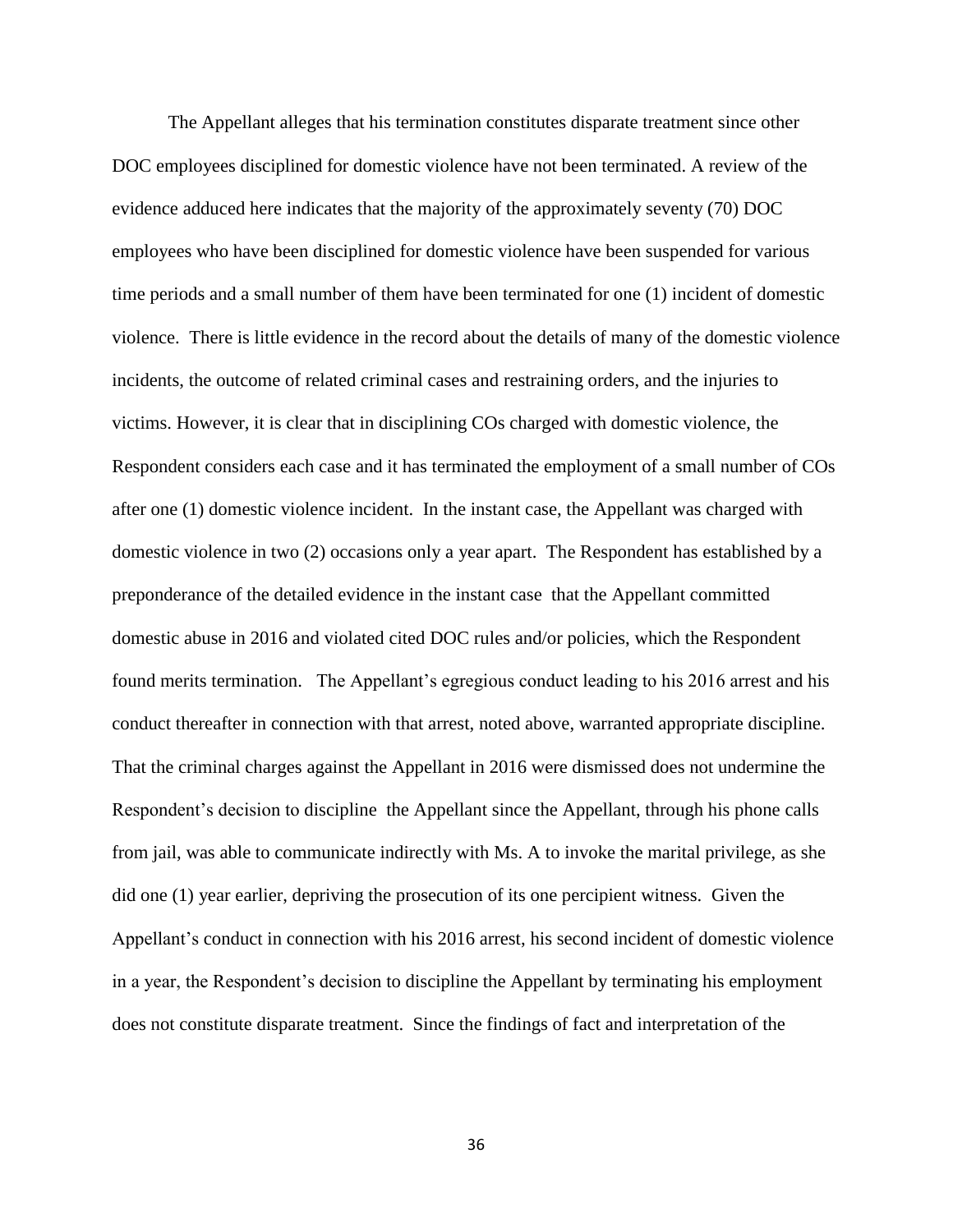pertinent law herein are similar to those of the Respondent, I find no reason to modify the discipline. $^{20}$ 

The Appellant also avers that the Respondent terminated him for taking FMLA time to obtain treatment for his alcoholism and domestic violence and denied his request for a transfer, which constitute discrimination on the basis of a disability. In so far as the Appellant alleges his transfer request was wrongfully denied, I note that 103 DOC 230.05 requires the Respondent to consider an employee's discipline history before the employee is transferred, promoted or reassigned and that the employee's request "may be denied based on the date of the incident which resulted in discipline being imposed." A.Ex. 11. The Appellant also asserts that the Respondent was required to offer him a reasonable accommodation for a disability under the circumstances. The Appellant reports filing an MCAD claim in this regard and the Commission will not further comment thereon.

### *Conclusion*

For the reasons asserted herein, Mr. Adams' appeal under Docket No. D1-16-205 is hereby *denied*.

### Civil Service Commission

 $\_$ 

/s/

 $\overline{\phantom{a}}$ 

Cynthia Ittleman Commissioner

<sup>&</sup>lt;sup>20</sup> The Respondent argues that courts have overturned arbitrators' decisions restoring law enforcement officers to work after termination for committing domestic violence as against public police, citing Commonwealth DOC v. MCOFU and Paul Brouillete, Superior Court C.A. No. 10-4286F (2012), Connolly, J. However, the instant case does not involve an arbitration. Further, the Respondent relies on City of Boston v. Boston Police Patrolmen's Association, 443 Mass. 813, 823 (2005) to assert that a correction officer can be terminated for felonious misconduct and conviction not required. In the instant case, it is unclear if the Appellant was charged with a felony domestic assault and battery in connection with his arrest on September 15, 2016.